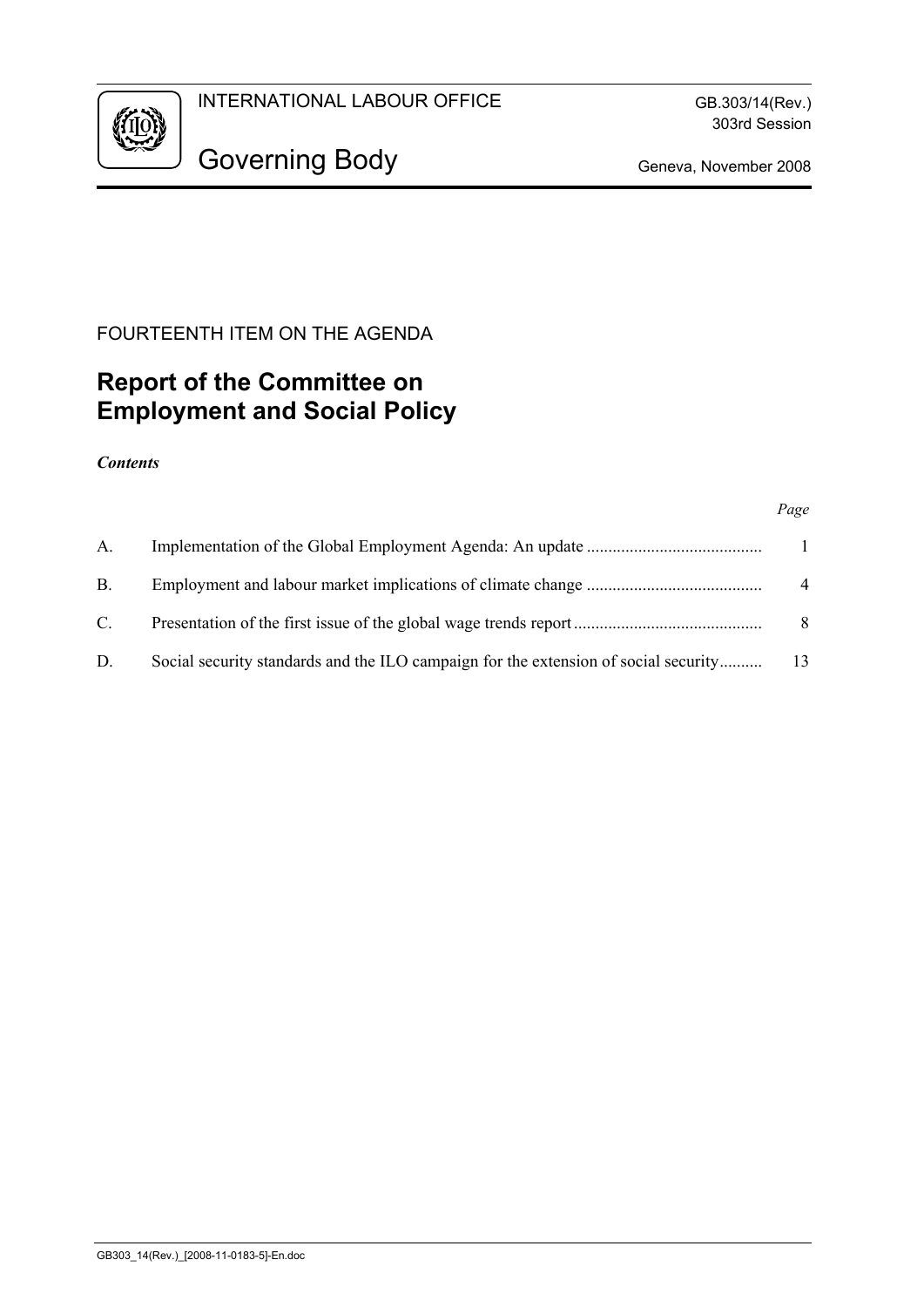- **1.** The Committee on Employment and Social Policy (ESP) met on 10 and 11 November 2008. Mr Shahmir, representative of the Government of the Islamic Republic of Iran, was appointed Chairperson upon nomination by the representative of the Government of Japan on behalf of the Asia–Pacific group (ASPAG). The Employer and Worker Vice-Chairpersons were Ms Goldberg and Mr Patel, respectively.
- **2.** The Chairperson explained the change in the order of the agenda items agreed earlier by the Officers.

# **A. Implementation of the Global Employment Agenda: An update**  (Second item on the agenda)

- **3.** The Committee had before it a paper <sup>1</sup> entitled *Implementation of the Global Employment Agenda: An update*.
- **4.** A representative of the Director-General, Mr Salazar-Xirinachs (Executive Director, Employment Sector), introduced the paper. He acknowledged some concerns which had been expressed by the Committee in the previous sessions with regard to the methodology of the Global Employment Agenda (GEA) implementation update and the need for a more evaluative document with a stronger focus on impact. For that he invited the Committee to engage with the Office in rethinking the GEA implementation strategy, especially in the light of the ILO 2008 Declaration on Social Justice for a Fair Globalization.
- **5.** The Worker Vice-Chairperson reminded the Committee that its current session was the first since the adoption of the 2008 Declaration. It was also the first session since the full extent of the financial crisis had become evident. In that context he considered it vital that the Committee found an opportunity to reflect how the crisis would influence the ILO's work. Potentially, decades of modest social progress could be wiped out if wrong policy choices were followed. He recalled the request by the Workers' group in the March session of the Committee for an Office assessment of the impact of the economic turbulence and possible responses in the framework of the GEA. In his view, the ILO had a constitutional and moral mandate to act. It could not be "business as usual" for either the ILO or the ESP Committee.
- **6.** He noted the growing consensus on the need for an internationally coordinated response to the crisis, including a global stimulus package. Ideology was no longer the basis for public policy-making but, instead, a new pragmatic approach was emerging. The components of such a stimulus package needed to be identified: should it contain solely fiscal and monetary elements or should it involve labour market tools and responses?
- **7.** The Workers' group strongly believed that there was a critical role for the ILO and its constituents in that debate. The GEA itself offered a key basis for ILO intervention, and in that context the Worker Vice-Chairperson referred to the GEA core element on the role of macroeconomic policy for employment generation. In the view of the Workers' group, the required policy response should include at least the following components: macroeconomic policy for growth and employment aimed at increasing the aggregate demand for labour; improved wages for workers, particularly the working poor, to help stabilize demand through wage stimulus packages, promotion of collective bargaining and

<sup>1</sup> GB.303/ESP/2.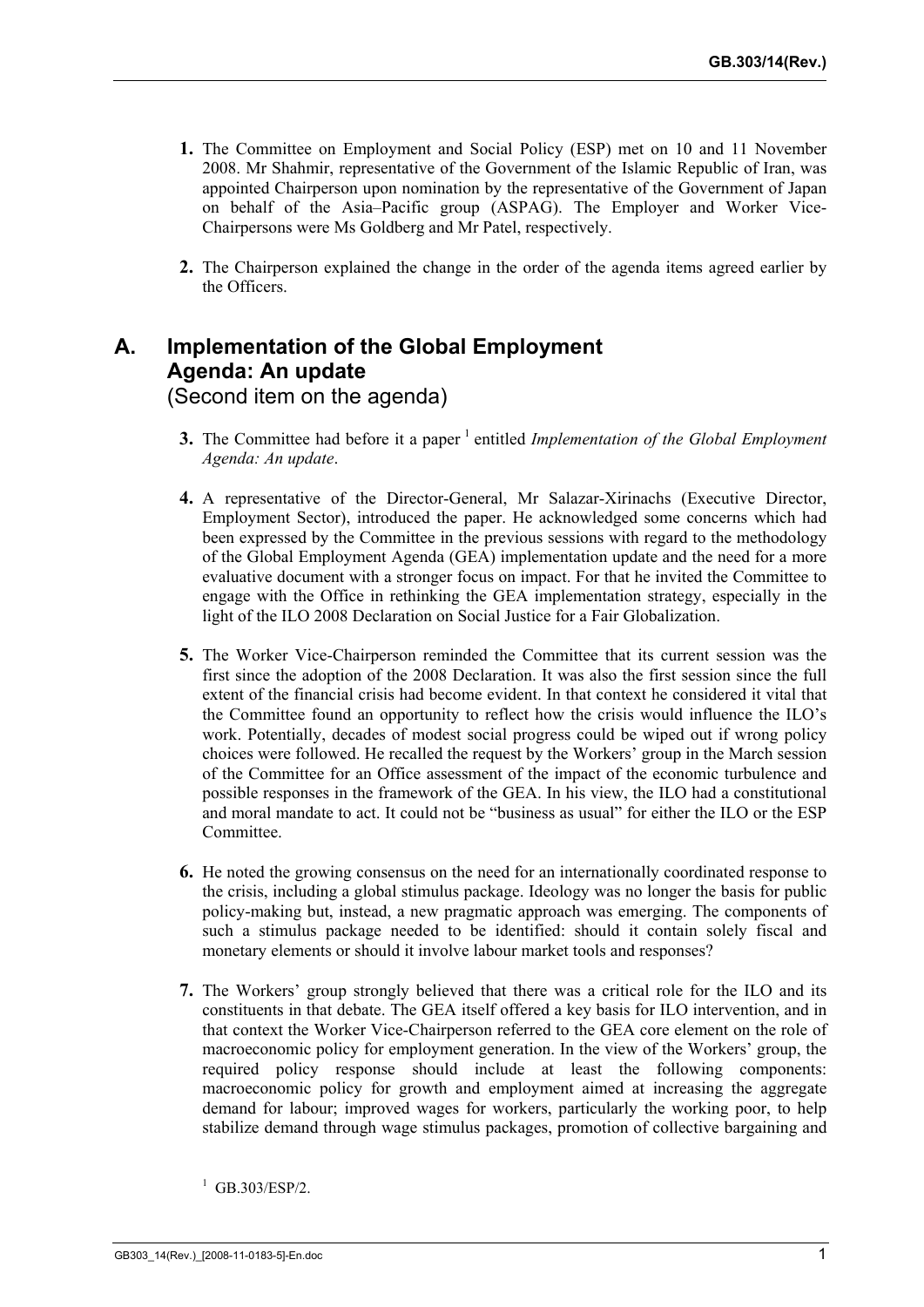minimum-wage policies; expansion of income support through social security measures aimed at the unemployed and poor households; major public investment in green jobs; and rapid upscaling of physical and social infrastructure, particularly health, education, roads and housing. In short, the repair of society and the environment should be the focus of the fiscal stimulus package so that the systemic effect would be to fix the problems caused by some of the very policies that had led to the financial crisis.

- **8.** The Worker Vice-Chairperson proposed that the Committee should devote a considerable part of the session in March next year to the financial crisis, and that the Office should prepare an update on the latest developments in the global economy and a review of the success of the ILO's interventions in that field, as well as measures that had been used successfully in past economic crises.
- **9.** He expressed disappointment at the text of the paper since, in his view, it did not meet the governance criteria expected by the Committee. In addition, the underlying work that had been carried out was not inspiring. As an example, he pointed to the weak section on the special needs of Africa. He emphasized that future updates of the GEA needed to give the Committee an idea of the magnitude of the work done, some indication of resource allocations, the impact of achieving GEA goals, the constraints identified, and areas where the Committee needed to provide guidance. In addition, the appendix to the document did not fully capture the guidance offered by the Committee, nor did it provide a satisfactory report on the follow-up, including on export processing zones, Poverty Reduction Strategy Papers and GEA implementation. The criteria used to measure progress towards the Millennium Development Goal (MDG) on employment should be based on the decent work indicators that had been developed at the recent meeting of experts. He concluded with a request that the Office should rethink the GEA implementation strategy and develop a new reporting format that would allow the Committee to carry out its oversight role.
- **10.** The Employer Vice-Chairperson endorsed the call of her Worker counterpart to rethink the GEA implementation strategy and the current reporting practice. With regard to the financial crisis, she stressed that, although mistakes had been made, the integrated global economy had, in fact, helped the world to prosper to an extraordinary degree over the last three decades. Open markets and investment policies, coupled with major advances in technology, had enabled more people than at any other time in history to escape poverty.
- **11.** She warned against hurried policies that could roll back the gains made and exacerbate the current economic situation. In particular, she expressed concern about the possible return to the failed economic policies of the past, such as protectionism, which had led to disastrous results.
- **12.** She said that governments must focus on getting policies right and that pro-growth policies were needed. In her view, such policies would include: measures to encourage entrepreneurial activity, investment in skills and education, ensuring that labour markets facilitated maximum participation, providing sustainable social safety nets, promoting mechanisms of dialogue, adopting macroeconomic policies that would stimulate sustainable economic growth, and implementing policies to retain jobs, particularly in small and medium-sized enterprises (SMEs) – the sector most severely affected by the current crisis.
- **13.** One of the key policy levers was regulation, but regulation had to enable enterprises to flourish, provide protection to all workers in the workplace without hampering enterprise start-up and development, and underpin productivity efforts and national competitiveness. She cautioned that hastily implemented regulation could hamper economic recovery.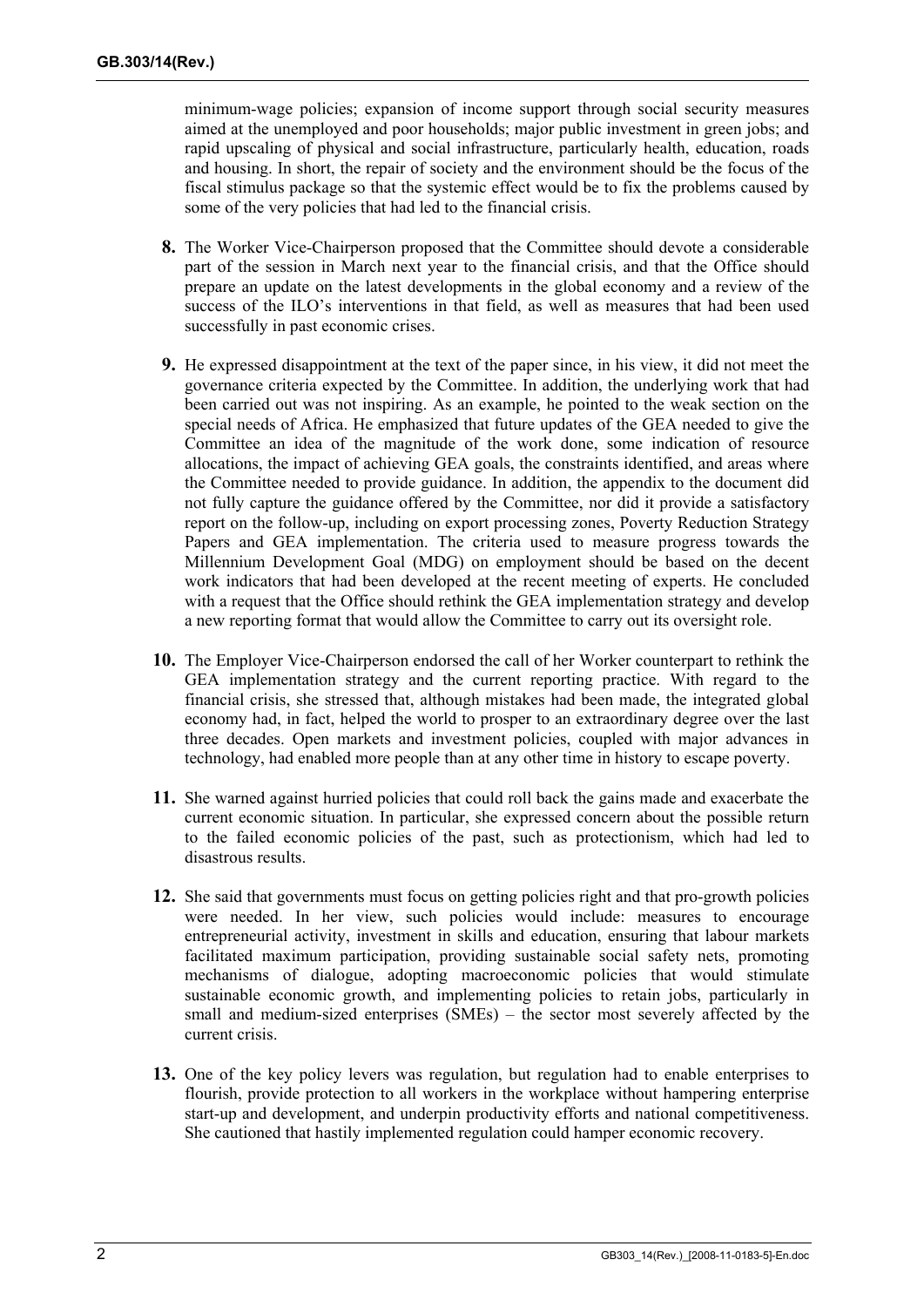- **14.** She considered that the ILO needed to play to its strength of being the only organization with a genuine connection with the "real economy". Its response must be focused on specific achievable proposals. Resources therefore needed to be put behind those efforts.
- **15.** Finally, regarding the paper, she endorsed the views of the Worker Vice-Chairperson. In her view, such papers should focus on impact. They should be forward looking in order to assist the Committee in advising and shaping the work of the Office.
- **16.** The representative of the Government of France, speaking on behalf of the group of industrialized market economy countries (IMEC), thanked the Office for the paper. He noted that it provided a useful basis for discussion and enabled the Committee to carry out and consolidate its governance functions. He noted that the Decent Work Agenda had become an explicit objective for all multilateral institutions. That would support progress towards achieving the MDG of halving extreme poverty and hunger. He pointed out that the examples described in the document strengthened the idea that the GEA remained an adaptable, operational and organizational concept. He highlighted the need for complementing the GEA with the results of the last session of the International Labour Conference (ILC), especially the resolution concerning skills for improved productivity, employment growth and development. He concluded by stressing the connection between the GEA and the follow-up to the 2008 Declaration.
- **17.** The representative of the Government of India complimented the Office on the paper. He added that the time had come to further analyse and operationalize the GEA within the current economic context, that jobless growth needed to be counteracted, and that market forces had to be reconciled with the objective of decent work. He emphasized the need to act quickly during the current financial crisis and, as a recent example of such action, he pointed to the encouragement given recently by the Prime Minister of India to Indian industrialists to avoid resorting to layoffs during the crisis. He believed that, for any development strategy to be sustainable, it must focus on employment growth accompanied by productivity growth and direct interventions to combat poverty. The Government of India was currently pursuing such a strategy, which aimed to strike such a balance between growth and equity. He was pleased that the Office paper mentioned the Indian draft employment policy on which the Ministry of Labour and Employment and the ILO had been working for some time. That policy was closely aligned with the GEA and addressed the supply and demand aspects of the labour market as well as equity issues. He expressed gratitude to the ILO for supporting that important activity.
- **18.** The representative of the Government of Lebanon asked for more information on how the ILO intended to reach its objective of full productive employment in the context of the current financial crisis. She also inquired how Decent Work Country Programmes (DWCPs) could identify their priorities, given that not all member States had identical priorities within the four decent work objectives.
- **19.** Mr Salazar-Xirinachs thanked the Committee members for their constructive comments. He proposed convening further discussions in order to clarify the terms that the Committee would wish to use in future reporting on the GEA. He reiterated his openness to the Committee's guidance for improving the reporting format, especially in the light of the 2008 Declaration and the evolving role of the Committee.
- **20.** The Employer Vice-Chairperson, in her concluding remarks, noted that the discussion had related primarily to the governance function of the Committee. According to her, the Committee needed to be flexible and pragmatic. Referring to the current financial crisis, she stressed that the focus should be on pragmatism and on getting the policy right, and warned against falling back on ideology. She concluded by saying that all social partners had the responsibility of working together.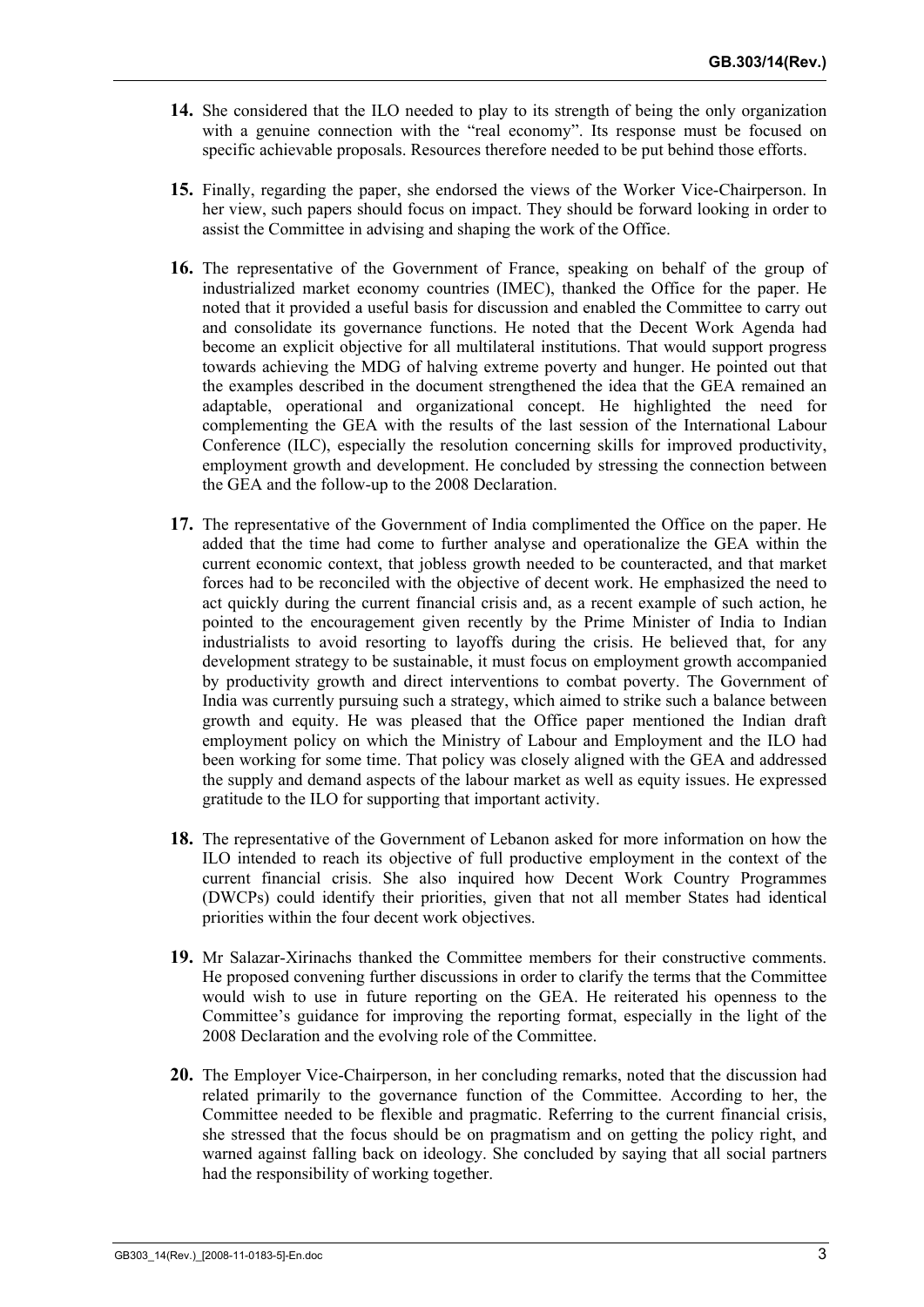- **21.** The Worker Vice-Chairperson welcomed the Office's willingness to prepare a paper on policy responses to the current financial crisis for the March 2009 session of the Governing Body. He called for evidence of ILO responses at the country level. He also strongly recommended that the ILO develop its own position and views on the crisis. He used the example of the forthcoming meeting of G20 leaders in Washington, DC on 15 November 2008 as one opportunity for the ILO to express its position.
- **22.** He stressed that the current reporting format on GEA implementation did not allow the Committee to play its governance role. It did not give a measure of success or demonstrate the scale of interventions undertaken. The Committee would need to revise the agenda items for the future in view of the present economic context. He was pleased that both the Employers' and Workers' groups concurred on a number of issues, especially regarding the importance of regulation, the need for pragmatic approaches and the need to rethink policies. He referred to the Employer's group's call to retain open economies, and noted that progress in maintaining open economies required key governance deficiencies to be addressed. In that context he called for a global social regulatory framework which would need to include the issue of global collective bargaining, better regulation of capital markets, active measures to combat income inequalities and a trade model that promoted employment and decent work.

## **B. Employment and labour market implications of climate change**  (Fourth item on the agenda)

- **23.** The Committee had before it a paper<sup>2</sup> on the employment and labour market implications of climate change.
- **24.** A representative of the Director-General, Mr Campbell (Director, Economic and Labour Market Analysis Department), introduced the paper. He stated that the central aim with regard to the theme under discussion was to combine existing issues of growth and development with the need for adaptation to climate change on the one hand, and to create strategies for reducing greenhouse gases, on the other. He pointed out that a smooth transition in that process required a tripartite effort in order to formulate proposals for the greening of employment that would be a part of our existing employment and labour market policies. It was argued that the ILO's existing focal areas, whether in employmentintensive works programmes, social protection, skills development, or the provision of employment services, were activities through which changes could be affected. Most critically, institutions for collective bargaining and social dialogue, occupational safety and health provisions, and requirements for sustainable enterprises, were all particularly apt mechanisms through which the greening of the global development process could be realized. Similarly, the reduction of informality, the rapid response to crises, and standards and rights, were activities within which those newer issues could be placed.
- **25.** While there were considerable information gaps, in principle the core concerns of ILO activities were not only potentially amenable to the greening of jobs, but would reinforce the ILO's original concerns. As an institution, the ILO needed to participate actively in UN system-wide action and give impetus to the matter in country, regional and international forums. In the context of the present global downturn, governments would look for labour market support, and in that regard, he emphasized the importance of both creating new decent and green jobs and converting existing ones. In particular, the UN climate change

 $^{2}$  GB.303/ESP/4.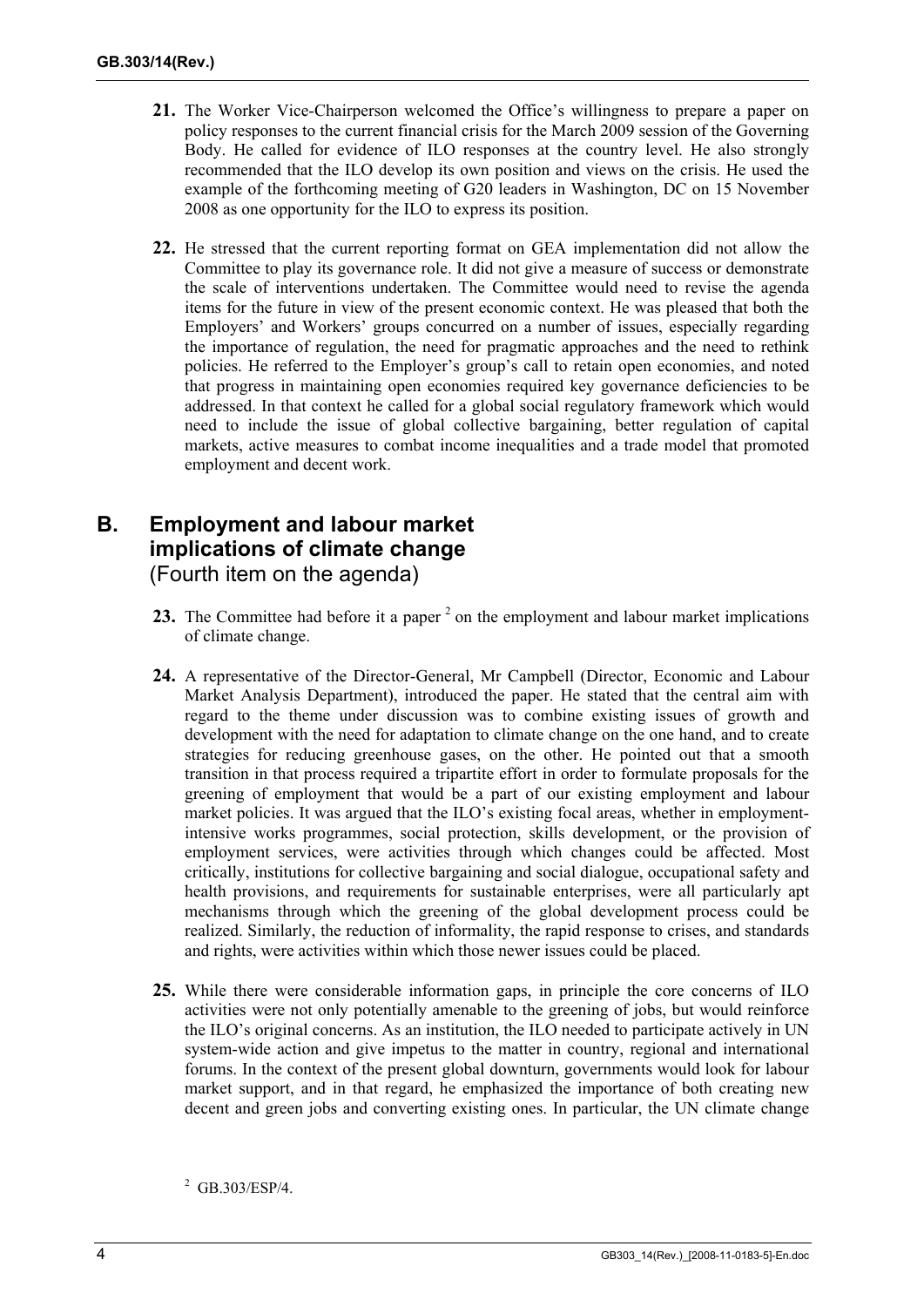negotiations might benefit from having an explicit employment dimension for sustainable development.

- **26.** The Employer Vice-Chairperson endorsed the Office view that responding to climate change was core ILO work, given that dealing with transitions on account of changes in economies and labour markets fell within its mandate. She emphasized that definitions and assumptions about "green jobs" had to be broad and comprehensive in order to match the diversity of business, employment and national conditions and priorities. There was no clear line between green and non-green jobs. The goal should be the "greening of all jobs". She also noted the role of innovation in the workplaces and economies of the future. She called for clear, predictable and stable frameworks for long-term planning and investment and risk management, as well as proactive measures to meet climate change and sustainability challenges. She noted the importance of institutional frameworks, including intellectual property rights protection and the removal of trade barriers, for deploying advanced technologies to foster greener economies. Regarding collective bargaining, she considered that climate change was not necessarily a collective bargaining issue, and stressed that maximum flexibility for constituents to respond to climate change should be retained.
- **27.** Assuming the availability of sufficient resources, she recommended that the ILO should continue with existing programmes in the following areas: the special needs of employers in developing countries and vulnerable regions, particularly with regard to SMEs; opportunities for capacity building in developed and developing countries; the impacts of climate-related policies on jobs and competitiveness; the impact on jobs of sectoral approaches; addressing climate, environmental and energy issues through management systems and partnerships; adaptation challenges; and technological innovation and deployment. She suggested convening a meeting of experts to discuss the issue further.
- **28.** The Worker Vice-Chairperson recognized that climate change was a valid and important area of ILO work, and noted that the first challenge was to develop a new deal on green jobs which would respond simultaneously to the climate change agenda and the current economic challenges. Noting the current research gap, he proposed that the Office should quantify the full potential of creating green jobs that help repair the damage of global warming and reorient economic activities in a new, sustainable direction. In addition, he recognized the ILO's role in advocating measures to expand green jobs that were also decent jobs. He supported the idea that all four sectors of the ILO had key roles to play in promoting the initiative. He emphasized that ILO work programmes should adopt an integrated approach, in which all four strategic objectives of the ILO were used simultaneously. He mentioned two possible areas of work for the ILO, namely technical work in defining a "green job" and green technology transfer. Referring to the recent surge in biofuel production that had raised food prices, he recommended that the Office should actively consider the social dimension of greening economies.
- **29.** He noted that addressing the basic needs of people in developing and developed countries, such as safe and affordable public transportation and access to energy and decent housing, would have significant positive impacts on the environment and on climate change. Thus, assuring particular social equity goals would generate green outcomes. He urged action following the best scientific knowledge available and affirmed the considerable roles that States could play in greening economies. As examples of measures to that end, he mentioned public procurement of green products and services and incentives to invest in green jobs, both of which should also involve conditions to promote fair labour standards in such jobs.
- **30.** Taking issue with the point made by the Employer Vice-Chairperson regarding the role of collective bargaining, and recalling the case of Spanish trade unions and employers, he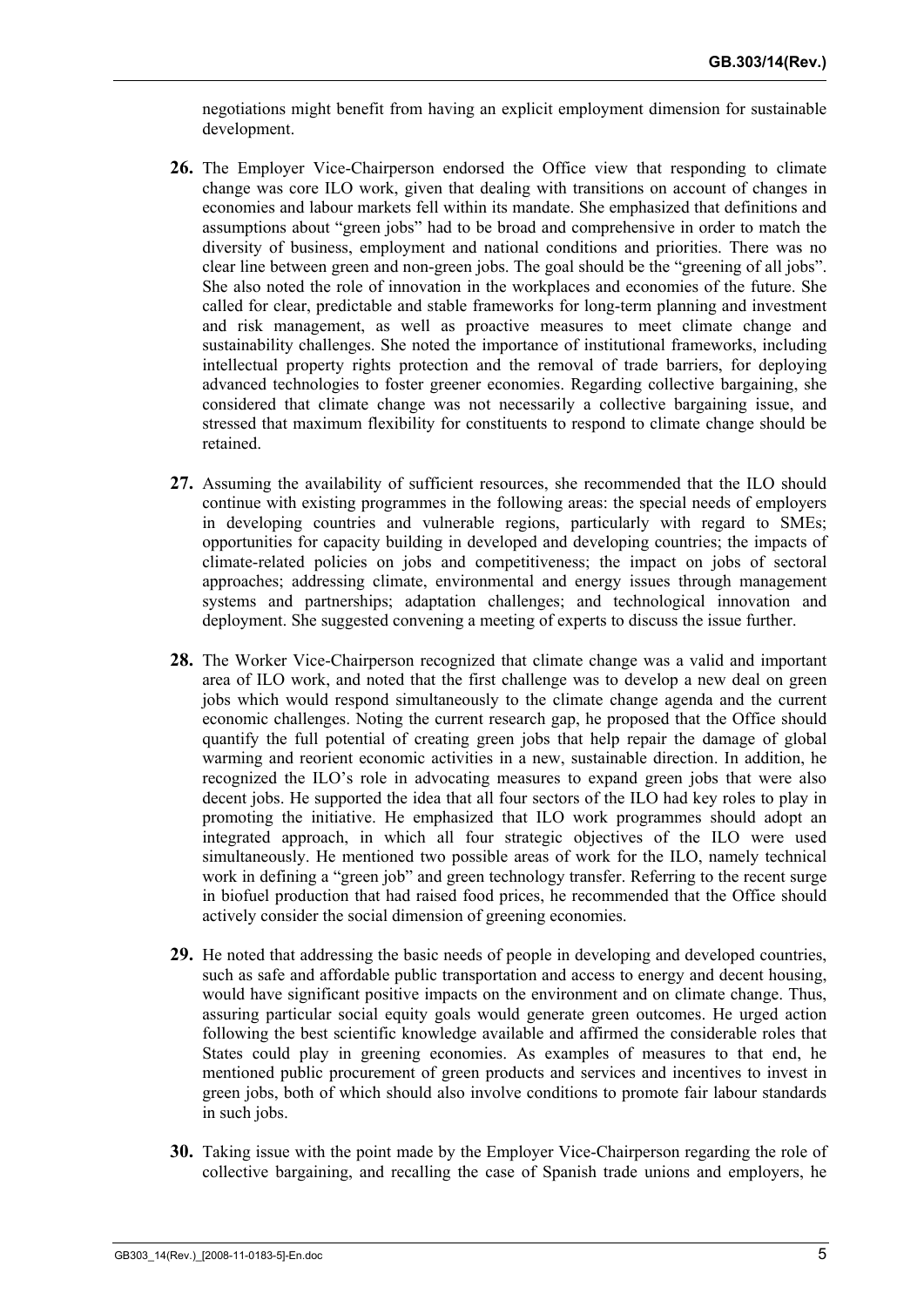emphasized that unions and shop stewards could be centrally involved, not only in shaping responses to job losses, but also in identifying opportunities in greener economies. He stressed that collective bargaining was a flexible tool for bringing workers' voices into initiatives to shape green jobs and green economies and workplaces. The ILO could promote the greening of collective bargaining.

- **31.** The representative of the Government of France, speaking on behalf of the IMEC group, thanked the Office for its paper. He noted that the ILO could claim expertise and therefore legitimacy for becoming involved in a broad range of labour market institutions and interventions when challenges induced by climate change arose. He highlighted the responsibility of the ILO, in cooperation with other agencies, to assess and raise the profile of the employment consequences of climate change and promote a holistic view encompassing employment, growth and poverty reduction. He welcomed the ILO's initiatives in exploring the challenges and opportunities offered by the implementation of more environmentally sustainable development, encouraging employment opportunities and developing green job pilot projects, or working with the Food and Agriculture Organization, in view of the vulnerability of the agricultural sector to climate change and environmental degradation. He highlighted IMEC's appreciation for the actions developed within the "green jobs initiative" framework, such as the recent joint report produced by the Worldwatch Institute, and the ILO's contribution on that topic at the last G8 Summit in Japan. He also noted that many IMEC countries had taken positive steps to promote re-employment and green jobs within the framework of sustainable development. He pointed out that the ILO might need to aid the labour market during the transition towards sustainable growth, through an assessment of the impacts on employment and its redress via the development of education, vocational training and lifelong learning. Various ILO technical cooperation programmes could help to combine economic development with social and environmental objectives. He also noted the need to create green jobs that complied with the requirements of decent work and social inclusion, and the fact that social dialogue and DWCPs would play a key role in mobilizing government, social partners and enterprises.
- **32.** The representative of the Government of Australia supported the IMEC statement. He said that a paper clarifying the links between the ILO's work on green jobs and each pillar of the Decent Work Agenda would prove useful in providing a helpful strategic focus and promoting research and programmes which would take the best advantage of the ILO's areas of expertise. He emphasized that the ILO should have the same role in climate change as it did with economic restructuring, and that a positive approach for the ILO might involve examining and explicitly incorporating the lessons learned from past structural changes to the global economy, and applying those lessons to proposed action in relation to the current global challenge of climate change.
- **33.** The representative of the Government of the Republic of Korea supported the IMEC statement and thanked the Office for the report's comprehensive approach with regard to climate change. Recognizing the importance of creating green jobs, she highlighted the Republic of Korea's implementation of its "Low Carbon and Green Growth" strategy. She welcomed the ILO's Green Jobs Initiative and offered some suggestions such as more indepth studies and sharing of information and practices among member countries with respect to the Green Jobs Initiative. She requested that the Office look into the roles of active labour market policies in possible decent job creation in the new energy sectors.
- **34.** The representative of the Government of India commended the Office for the paper and noted that economic and social implications in the context of climate change constituted both risks and opportunities for employment. He emphasized that the Committee's discussion on climate change should focus on labour and employment only. While countries must undertake development in a manner that would not limit their capacity to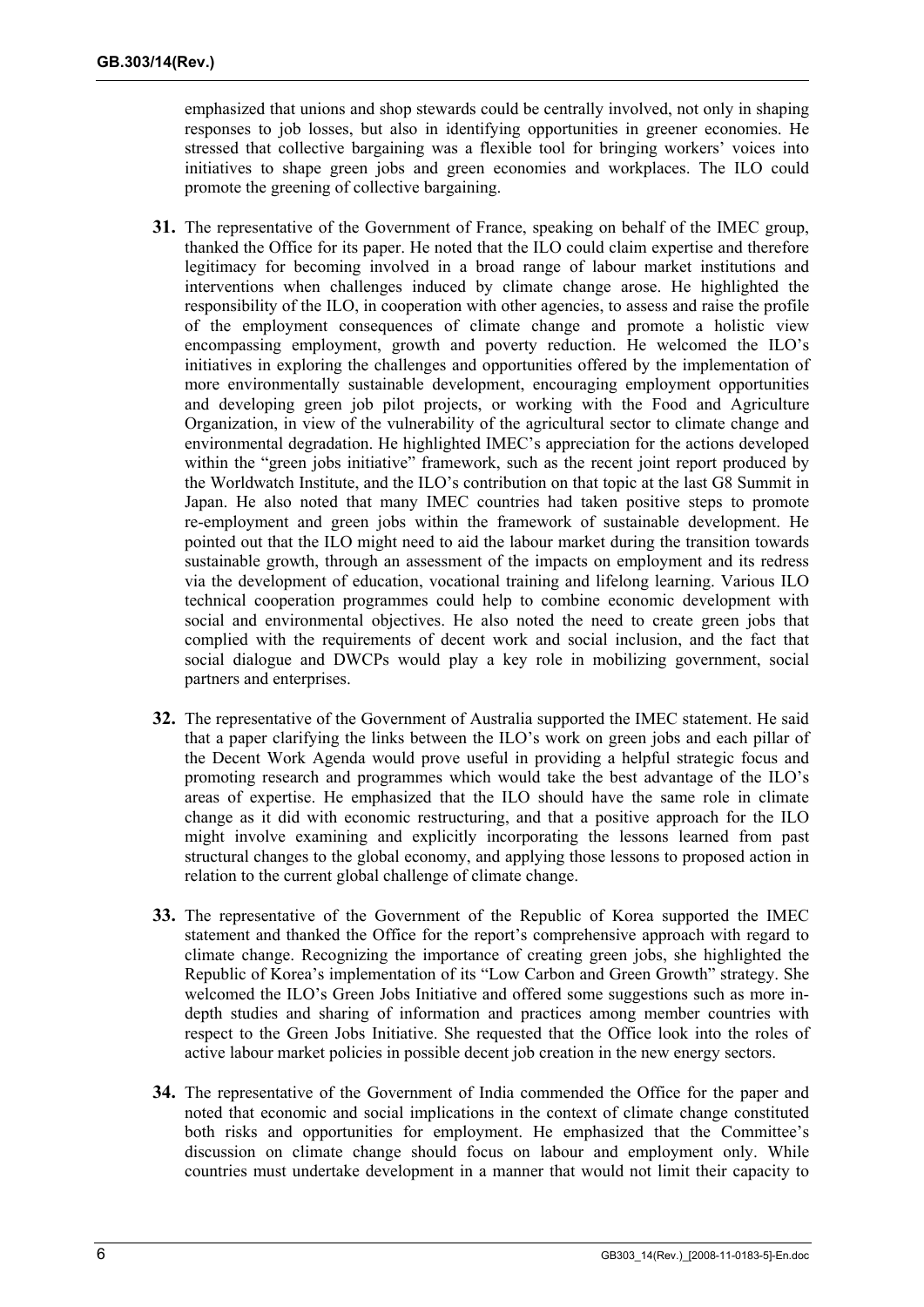cope with adverse impacts of climate change, the standards and norms applied in developing countries had to reflect their stages of economic development. The policy direction should therefore be focused on adaptation and technical and financial cooperation to assist developing countries to address climate change. He emphasized the need for care in promoting the social transition to green jobs, so that the promotion of green jobs would not act as a constraint on the growth of developing economies, especially in areas of trade. He noted that small enterprises required particular assistance in acquiring technical knowledge and information on climate change, and emphasized the need for skills development in order to avoid skills shortages becoming a constraint on achieving sustainability.

- **35.** The representative of the Government of the United States thanked the Office for the paper and expressed support for the IMEC statement, agreeing that the policy reactions to climate change could be an important source of economic restructuring and that would have major labour market implications. She noted that an ILO response to labour market transitions would be a natural extension to its regular work. She commented on the paper's aim of defining the ILO's role based on its expertise and experience in the promotion of training, employment services, occupational safety and health, and standards and rights. She highlighted paragraph 53 as being a useful synopsis of the ILO's areas of expertise, and suggested that the ILO could use those areas to address the challenges associated with climate change.
- **36.** The representative of the Government of the Bolivarian Republic of Venezuela addressed the impact of climate change on the employment and labour market and highlighted his Government's own efforts in building awareness of energy efficiency and the elimination of wasteful systems. He noted various measures adopted by his Government to make its economy greener and the fact that the Bolivarian Republic of Venezuela had created many decent green jobs. He encouraged other countries to follow its example.
- **37.** The representative of the Government of Spain stated that the challenge of the twenty-first century did not appear to be the climate change but change – which included the climate as well as the technological and social dimensions – in a new globalized context. He found the ILO initiative on green jobs very noteworthy and supported it in its entirety. He stated that in Spain issues related to climate change had been the subject of social dialogue and consultations and thanked the Workers' group spokesperson for referring to this experience. He also indicated that it would be appropriate adding to the green jobs initiative the "green enterprises" initiative, so as to conceptually expand the commitment to the entire production process.
- **38.** The representative of the Government of Bangladesh expressed his gratitude at being a part of the ILO's three current country studies on green jobs. He pointed out that generating "green jobs" would not address the full implications of the effects of climate change. He expressed his concerns regarding the effects of global warming on Bangladeshi farmers and workers and called for specific studies on how climate change could affect labour markets and joblessness.
- **39.** The representative of the Government of South Africa addressed the immediate consensus of the ILO on its role on climate change. He also mentioned that he would like a more indicative paper for discussion in March, while emphasizing that social dialogue was central to that institution and topic.
- **40.** Mr Adyanthaya (Worker member) criticized the biofuel policies of developed countries, drawing attention to a recent study published by Oxfam. He observed that food insecurity and inflation, for which biofuel production was partly accountable, hit the poor the hardest, and called for caution with regard to biofuel policies.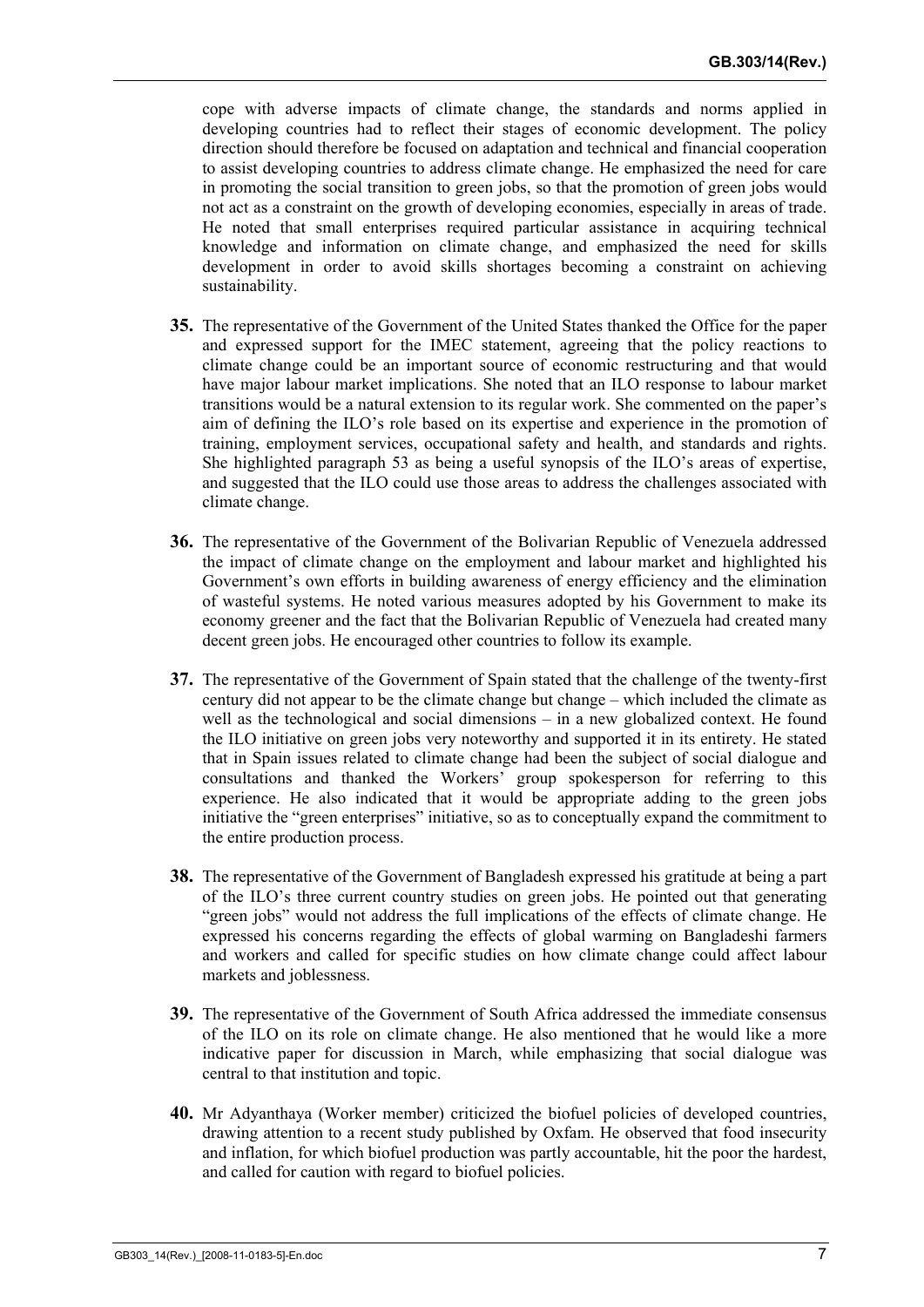- **41.** The Worker Vice-Chairperson appreciated the discussion in the Committee and the response given by the Office. He observed consensus and useful suggestions regarding the areas of ILO focus and follow-up activities. Additionally, he drew attention to the fact that green jobs ought to be available in developing countries. However, he noted a big awareness gap in green job creation opportunities, and called for the ILO's advocacy activities to raise policy-makers' awareness of the importance of investing in those areas. He reiterated the importance of green technology transfer in development. He asked the Office to provide a quantified picture of the potential impact of greening strategies on jobs, which could assist ILO advocacy on the fiscal stimulus packages that were being developed.
- **42.** The Employer Vice-Chairperson warned of the danger of confusion arising over the definition and usage of the term "green job", and suggested that it should not be overused. She noted that there were many areas for the ILO to work on, and considered that a meeting of experts might offer a way forward.
- **43.** Taking up the point made by the Worker Vice-Chairperson, she stated that a deeper examination of the employment impacts of the phenomenon of green jobs needed to be undertaken. She observed that gaps in our existing knowledge were still large, and even some of the research that did produce data on the employment impact of climate change was based on a simple growth elasticity calculation that had clear limitations. She also noted that the ILO's Policy Integration and Statistics Department was presently involved in developing a fairly sophisticated econometric model that could go some way towards addressing that concern.

### **C. Presentation of the first issue of the global wage trends report**  (First item on the agenda)

- **44.** The Committee had before it a paper<sup>3</sup> on the presentation of the first issue of the global wage trends report.
- **45.** A representative of the Director-General, Mr Diop (Executive Director, Social Protection Sector), introduced the first issue of the *Global Wage Report*. He recalled that in March 2007 the ESP Committee had asked for a periodic report on wages, recognizing that wages were a central component of decent work and that the ILO needed to fill the serious knowledge gap in the area of wages and wage statistics. He explained that the paper before the Committee was intended to communicate information about the main findings of the first *Global Wage Report* which would be released before the end of the year, as well as to seek guidance about issues to be explored in future reports. He also asked the Committee to provide guidance on whether there should be a periodic discussion on wage reports in the ESP Committee in the future. He emphasized that future reports would require further efforts in terms of data collection and analysis, particularly regarding issues such as gender wage inequality. He also hoped that the findings of this first *Global Wage Report* would contribute to strengthening the ILO's capacity to respond to growing demands for technical assistance as regards wage polices.
- **46.** A representative of the Director-General, Ms Tomei (Director, Conditions of Work and Employment Programme), highlighted some key trends regarding the first issue of the *Global Wage Report*. Referring to the Office paper, she pointed out that average wages had grown by less than 2 per cent per year in half of the countries over the period 2001–07;

 $3$  GB.303/ESP/1.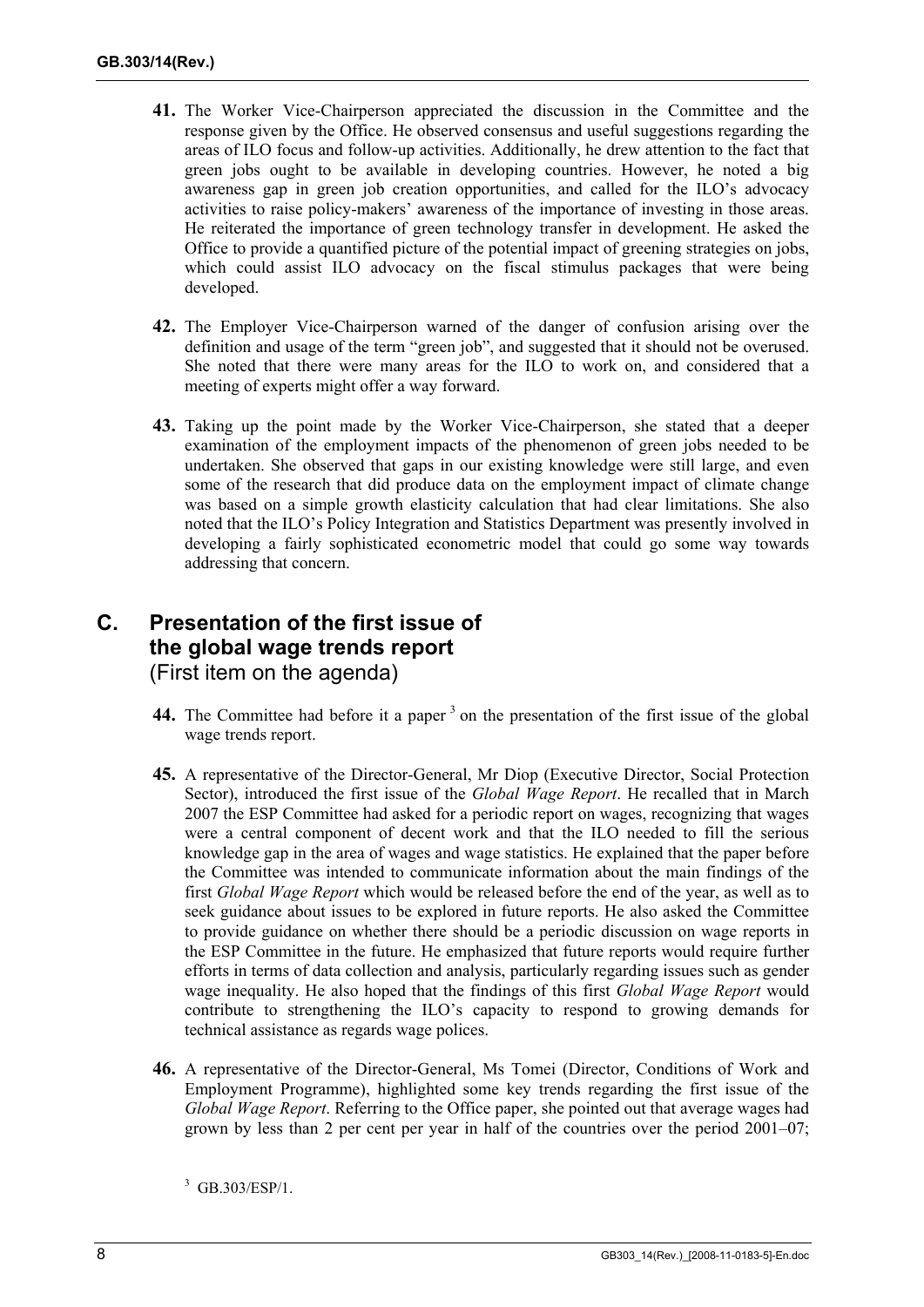that on average wages had increased by 0.75 per cent for each extra 1 per cent growth in per capita GDP; that the share of wages in GDP had declined in 70 per cent of countries between 1995–2007; that inequality between top and bottom wage earners had increased in 70 per cent of countries since 1995; and that the gap in wages between men and women was closing in 80 per cent of countries, although at a slow rate. She then formulated some considerations about wage policies. She noted the reactivation of statutory minimum wages around the world which had helped to reduce inequality in the lower half of the wage distribution. She also noted the overall decline in the coverage of collective bargaining, emphasizing that, where levels of collective bargaining were high, wages were more responsive to economic growth and contributed to reducing overall wage inequality. She then presented some recommendations on the policy design of minimum wages and on ways to promote collective bargaining. Finally, she sought the guidance of the ESP Committee on the way forward. She proposed that the Office monitor the impact of the global financial and economic crisis on wages, assist member States in improving wage governance in the new context, and improve the quantity and quality of wage statistics. She also proposed some themes for future reports.

- **47.** The Worker Vice-Chairperson congratulated the Office, noting that the paper was an excellent response to the request made by the Committee 20 months earlier and that it met a number of criteria: the speed with which it had to be produced; the usefulness of the data to the constituents; the timeliness of the data in the light of the national and international context; and the establishment of the ILO as a centre of knowledge on wage issues. He also noted that the report summed up the contemporary experience of workers, and because wages constituted the primary earnings of 1.5 billion people across the world, it was timely that the ILO would be publishing a regular, authoritative report on wage trends. The paper showed that, in recent years, workers had not enjoyed their fair share of the wealth that had been created globally, earnings lagged behind productivity, income inequality was rising and workers often did not benefit fully from economic growth, although they were among the first to suffer during periods of economic crisis. It did, however, show that minimum wages and collective bargaining did make a difference. The policy implications section was interesting but needed further work, in particular the observation that single national minimum wages fitted better with collective bargaining than occupation-specific minimum wages required supporting data. This could be a matter for further discussion in March 2009 when minimum wages would be included on the ESP Committee's agenda. His suggestions for improving the report included upgrading the wage database and increasing the regularity with which the report was published. He called for new policies to reverse the systemic shift of rewards to profits instead of wages and of increases in global output that are not underpinned by growing domestic demand, as well as inadequate wages in many developing countries.
- **48.** Regarding the programme for future work, the Worker Vice-Chairperson said he would be examining both a programme to help countries achieve a minimum living wage, and policy initiatives to strengthen collective bargaining. By way of future policy themes, he identified the issue of the extension of collective agreements to non-standard employment and the informal sector. In his view, the Committee in the future would annually receive a report and presentation of global wage trends and policy implications. In conclusion, although there was potential to improve the report, he appreciated that the Committee had for the first time a paper that quantified the situation as regards the wages of 1.5 billion people, and that was a solid start.
- **49.** The Employer Vice-Chairperson thanked the Office for the substantial work that had been done. As to the issue of governance, she expressed her concern that the Office was seeking guidance on a report which the constituents had not seen. Regarding the substance, she began by outlining the overall context in which wage policies should be addressed. First, she noted that countries with poor investment climates would struggle to attract investment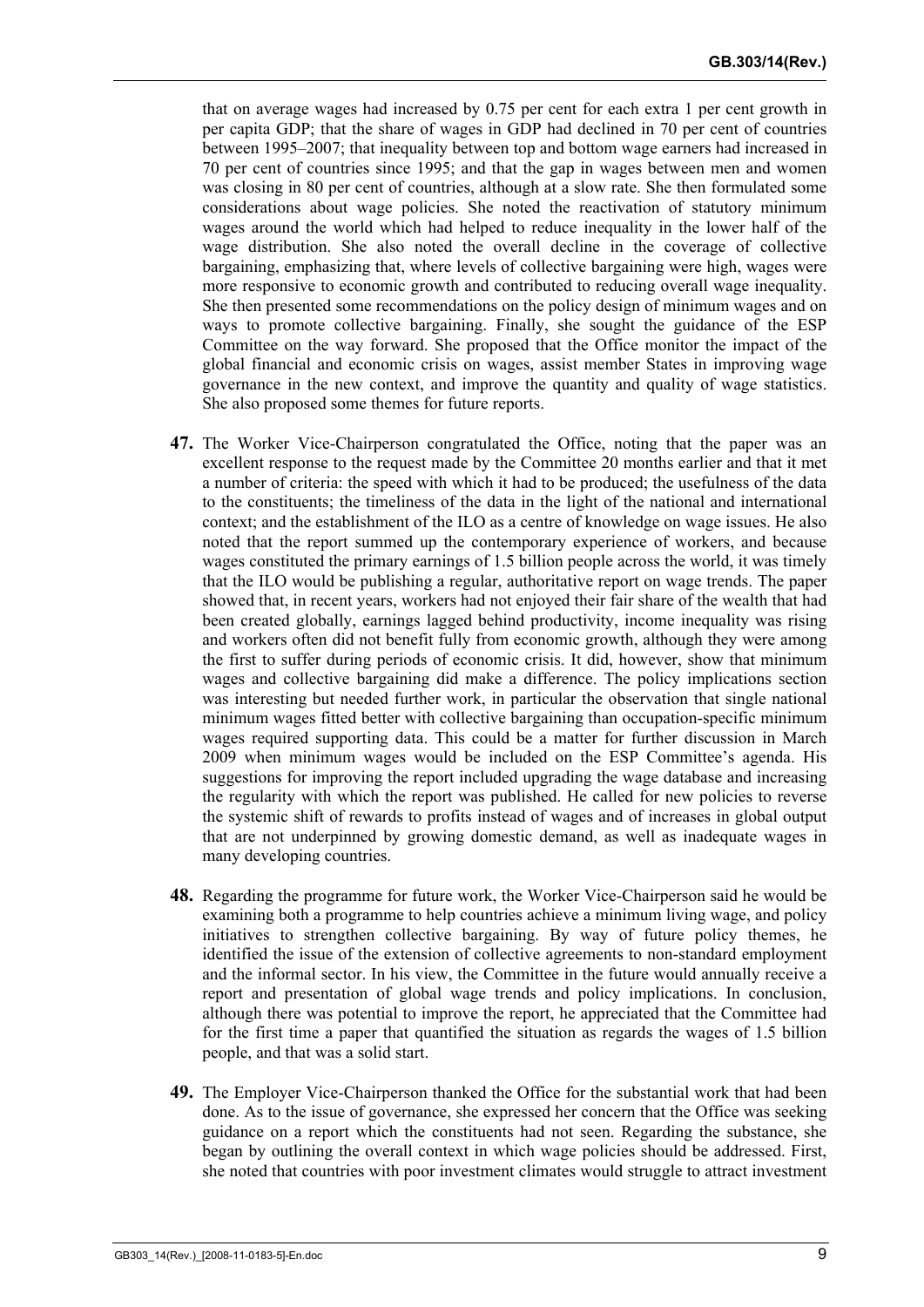and generate sufficient indigenous growth-oriented enterprises. That would have a negative impact on wages, increases in which must be based on increases in labour productivity. Second, she recalled that increasing inequality did not necessarily mean that people were getting poorer, because average real incomes for poor workers could increase even with widening inequality. In addition, wages were only one part of total compensation and costs, which were influenced by policy and economic changes such as trade openness. Furthermore, she emphasized that some degree of inequality was inevitable but not necessarily bad, because it would be the result of compensating talents and contributions. Finally, she suggested that bald comparisons between countries were not helpful to policymakers. She stressed the fact that the evolution of income and wage inequality was a complex phenomenon, driven by many factors such as foreign direct investment (FDI), technology and skills shortages. Solutions should include the improvement of the functioning of the labour market through up-skilling and labour law reforms; the reduction of labour costs and the tax wedge thereby improving disposable income and making work pay; increasing access to education and training; and keeping borders open to trade. She expressed reservations regarding the paper's finding that collective bargaining was the key factor in reducing inequality, and emphasized that in her view the impact of minimum wages tended to be limited to certain groups of workers and that, if set excessively high, they would act as an employment barrier.

- **50.** As regards future work, she proposed that the Office should not only improve wage data but also examine productivity issues. Focus should be on the impact of new trends in wage determination and the trade-offs involved in determining the level of minimum wages. She emphasized the importance of collaborating with other organizations in the area of wages. The next issue of the *Global Wage Report* should look at the factors that drove wages, investment and productivity, and the conditions under which those driving factors worked best. In future, research could be carried out into non-wage costs, public/private sector wage discrepancies, and gender inequalities.
- **51.** The representative of the Government of France, speaking on behalf of the IMEC group, thanked the Office for the first issue of the *Global Wage Report*. Recognizing the importance of wages for workers and the whole economy, he stressed that it should be the duty of the ILO to continue to improve the knowledge base on wages. The Office was encouraged to continue its research and to focus on informal sector pay, wage-fixing systems, performance pay and the impact of skills on wages. He also supported further work on the underlying causes of changes in the gender pay gap.
- **52.** The representative of the Government of the Republic of Korea supported the statement of the IMEC group. She warned of the risk of generalization, and requested the Office to conduct in-depth research on the relationship between collective bargaining coverage, economic growth and wage inequalities. She also reiterated the importance of improving wage statistics in terms of quality and coverage.
- **53.** The representative of the Government of China said that the ILO should be an excellent knowledge centre on wages, and welcomed the *Global Wage Report*. He supported the future work outlined in the paper and proposed that the focus should be on the improvement of wage statistics, the productivity outcomes of different pay systems, and effective wage policies in the context of the current financial crisis. The report should also be translated into other languages.
- **54.** The representative of the Government of the United Republic of Tanzania, speaking on behalf of the Africa group, commended the Office for the report and endorsed the Office proposals for future work in the area of wages. He noted that the issue of minimum wage fixing and its implications were of concern to African countries. Although some developed countries, such as the United Kingdom, had opted for a national minimum wage, some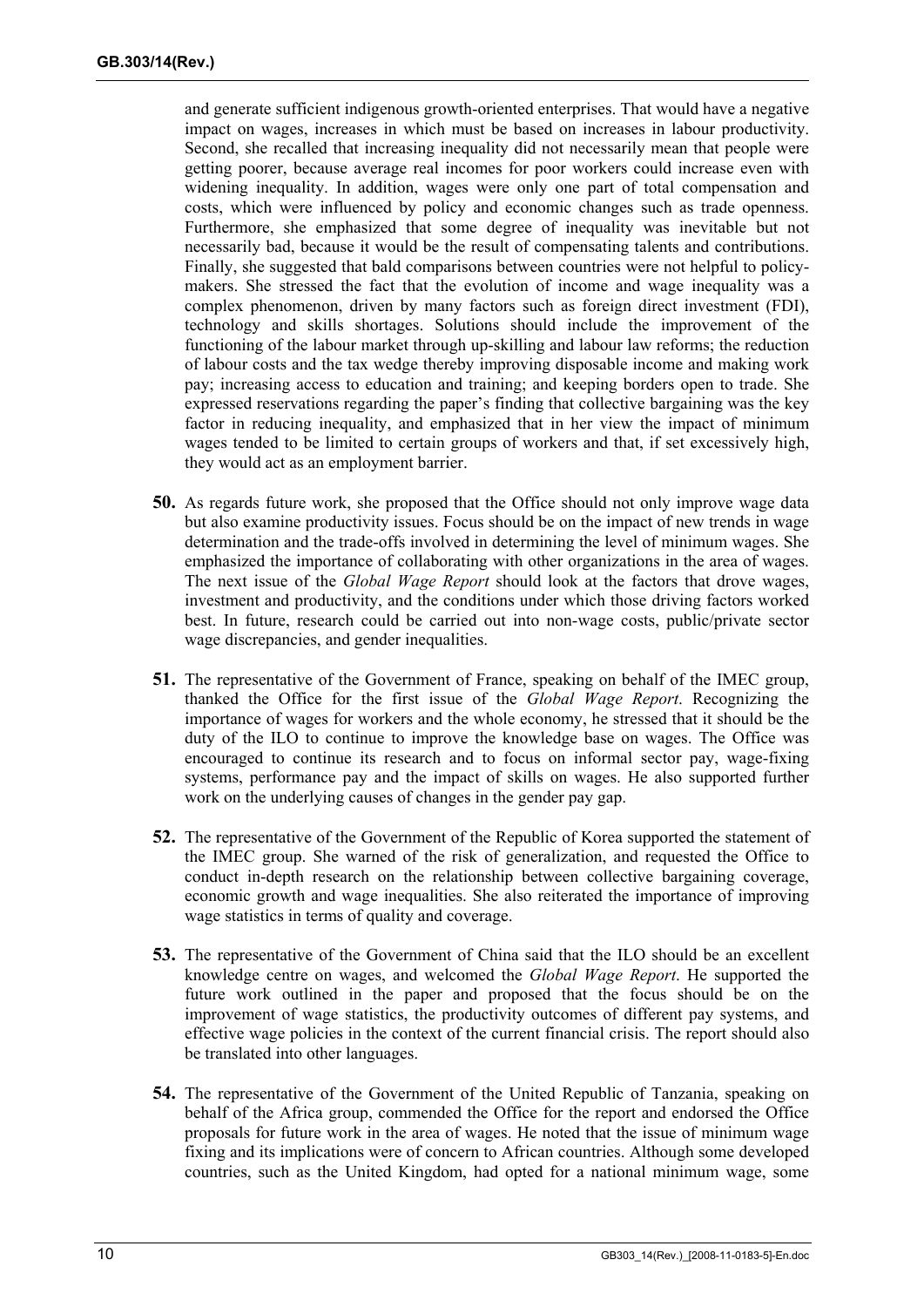African countries, including the United Republic of Tanzania, had recently decided to implement sector-specific minimum wages. He explained that the aim of such a move was to target those sectors with weak collective bargaining, including the domestic worker sector.

- **55.** The representative of the Government of the Bolivarian Republic of Venezuela said that he welcomed the first *Global Wage Report*, which showed wage trends around the world. The Venezuelan Constitution guaranteed a wage that made a decent life possible, and the Government had recently increased the minimum wage by 30 per cent as a way of achieving poverty reduction, non-discrimination and social justice.
- **56.** The representative of the Government of India complimented the Office on the *Global Wage Report*. Highlighting the report's key findings, he noted that the spirit of tripartism influenced policy developments in India and that collective bargaining remained the best way to improve working life. He also reported on India's positive experience regarding minimum wages. He highlighted the challenges relating to wage statistics and wished to know how they had been addressed in the report. He asked whether there might be inconsistencies in the Indian data contained in the presentation. He suggested that the impact of inflation and the economic crisis on wages, as well the improvement of wage statistics, could be included in the future work of the Office.
- **57.** The representative of the Government of Spain felt that the report was transcendental in two ways. First, the report showed that globalization had benefited humanity in an unequal manner, that per capita GDP had increased faster than average wages, and that the gender pay gap had closed only slowly and remained an important issue. Second, the report demonstrated that the ILO was right to promote a fair globalization and to continue promoting the objective of balancing social protection and economic efficiency. Employers in Spain were not opposed to minimum wages.
- **58.** The representative of the Government of the United States noted that the *Global Wage Report* had not yet been made available, but that the paper provided a preview of the findings. She pointed out that the section on wage trends lacked methodological information, while the discussion of policy implications did not fully acknowledge the role of market forces as the main determinant of wages. She expressed her disappointment at the timing of the report's release, as the Committee was not able to provide feedback on the report or evaluate it. She requested further clarification regarding the sources and quality of the wage data set used in the report.
- **59.** The representative of the Government of Mozambique said that some of the criteria for setting a minimum wage outlined in the report were not applicable to Mozambique. He noted that the criteria had changed and that there was greater emphasis on productivity. He hoped that Mozambique would be included in the next issue of the *Global Wage Report*.
- **60.** The representative of the Government of Argentina thanked the Office for the report on a topic of special importance. He emphasized that the Office should continue its work on wages and should explore empirically how wages evolved during economic cycles and how different policy measures could help to improve wage outcomes during downturns. He encouraged the Office to continue to give priority to the analysis of wage inequalities and the concentration of wealth in particular sectors, the gender pay gap and the minimum wage as a means of reducing inequality and improving the purchasing power of workers.
- **61.** The representative of the Government of South Africa welcomed the report, and said that wages should be the focus of the ILO's work. He referred to the major wage trends reported in the paper and agreed on the need to improve labour market institutions. He stressed that in the case of South Africa, the challenge had been to monitor trends in wages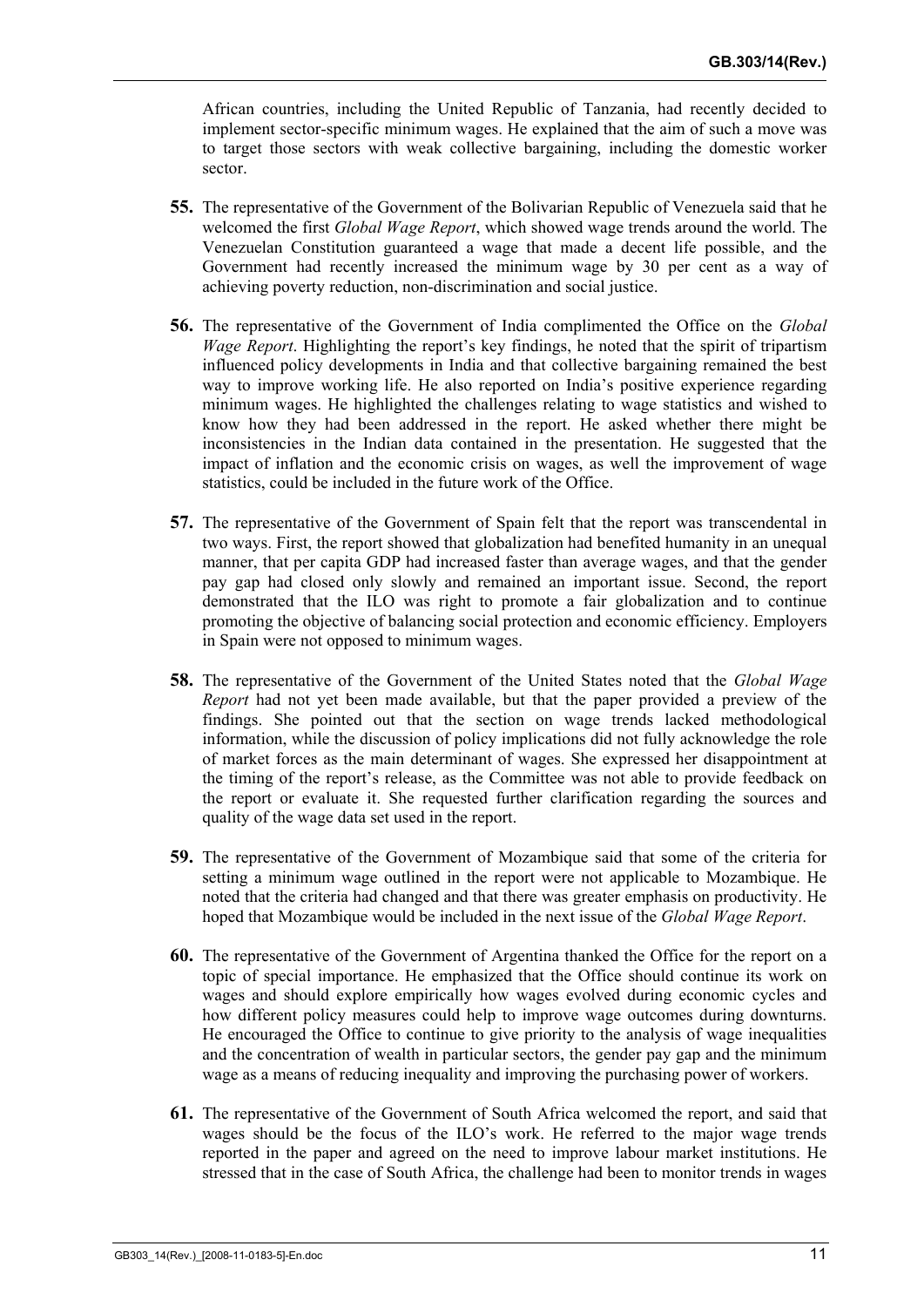and poverty and that overall, more statistical work was needed as regards African countries. He found the comments of the Employer Vice-Chairperson disturbing, and emphasized that he did not agree with the conclusions of the reports of the World Bank and the Organisation for Economic Co-operation and Development (OECD).

- **62.** Mr Diop thanked the delegates for their very constructive interventions. He regretted that the Office could not make the full report available to the Committee. He emphasized that this first report focused on the basics, with a view to filling an informational gap on wages. It would be followed up in the future with more data collection and empirical analysis and should be seen as a starting point for the work of the Office on wages.
- **63.** Ms Tomei appreciated the useful comments that had been made and the lively discussions that had taken place, as well as the support expressed by the delegates for the idea of monitoring the impact of the economic crisis on wages. There was strong consensus on the need for better wage statistics. It had not been possible to include statistical details in the paper because of the limit on length. She provided clarification on the seemingly inconsistent data for India. She noted that the October Inquiry data had potential but that it needed to be streamlined and improved so that it could be put to better use. The possibility of an annually published update of the report would depend on the availability of financial resources and experts.
- **64.** The Employer Vice-Chairperson concluded by noting the complexity of wage data and by highlighting the need to understand the sources, limitations and different interpretations of the wage statistics. She cautioned against blanket policy recommendations or policy recommendations that were too prescriptive; there was no "one-size-fits-all" solution. Different governments faced different policy issues and relied on varying policy mixes. While no one was saying that minimum wages were always a source of exclusion from employment, she wished to know what represented a reasonable level for minimum wages.
- **65.** The Worker Vice-Chairperson concluded by emphasizing that there was a broad consensus on the value of the work on wages carried out by the Office, as well as on the importance of continuing data collection. He nevertheless disagreed with much of the statement made by the Employer Vice-Chairperson, and regretted that she had chosen to highlight the complexity of the data rather than engaging in more fruitful dialogue. He noted that the report showed that wage increases lagged behind increases in productivity; he cited evidence of very substantial absolute poverty (1.4 billion people living on less than US\$1.25 a day); he drew attention to a range of studies – from the OECD, the World Bank and the ILO – that showed the social and economic damage of growing income inequality; he noted some of the job losses associated with trade liberalization; he pointed to a growing consensus that inequality was driven by greed and abuse of market power; and he said that informal economy growth exacerbated the trends shown in the Office paper and that average wage increases obscured the impact of rising income inequalities on the wages of low-income workers. He challenged the idea of wages being more responsive to market forces, calling it a euphemism for weakening trade unions and collective bargaining, and his group called on employers to recognize the grim reality that had been set out in the Office paper. At the same time he was encouraged by the statements of many government representatives, including in particular the recognition of the importance of collective bargaining and minimum wages by the representatives of China and India. He concluded with an invitation to support calls to strengthen the Office's work on wages and wage statistics, and to provide adequate resources and publicity for that work. He supported the translation of the report into different languages and said he was looking forward to further policy discussions on wages in the future.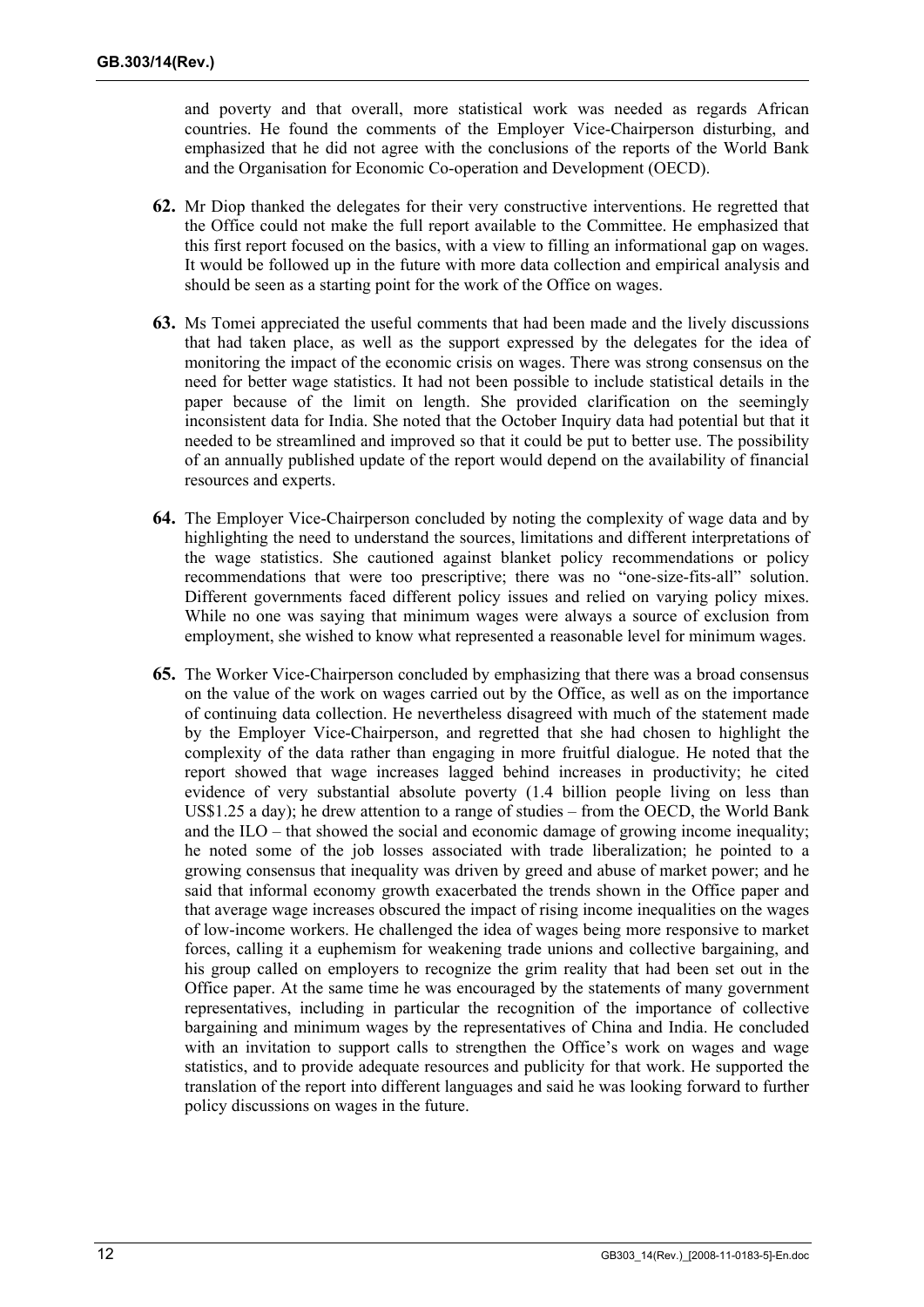## **D. Social security standards and the ILO campaign for the extension of social security**  (Third item on the agenda)

- **66.** The Committee had before it a paper<sup>4</sup> on social security standards and the ILO campaign for the extension of social security.
- **67.** A representative of the Director-General, Mr Diop (Executive Director, Social Protection Sector), recalled the importance of adequate social security mechanisms for the protection of workers and their families in view of the global financial crisis, and referred to social security systems as being among the most powerful means of alleviating poverty. He referred to the Office paper as the second update on the development of the Global Campaign on Social Security and Coverage for All, following that of March 2004. Important progress had been made, and he highlighted some of the achievements. He underlined the fact that the Organization should ensure that the right to social security for all workers and their families became a reality. The ILO would continue to reinforce the capacity of constituents to influence national social policy for the extension of social security, and was convinced of the Committee's continuing support.
- **68.** A representative of the Director-General, Mr Cichon (Director, Social Security Department), presented the Office paper. Recalling the Campaign's mandate to promote the extension of social security coverage to all, he presented the four-tiered strategy developed in response to ILO constituents' needs, and its interlinked components: generation, management and dissemination of knowledge; policy development; technical cooperation; and capacity building. The overall assessment of the Campaign showed that it had had a positive impact and that important lessons could be learnt from the process. He stressed the important role and substantial influence of existing social security Conventions, but emphasized the need for a new mechanism to promote universal access to priority benefits to combat poverty. In concluding, he asked for advice, guidance and discussion on paragraph 47 of the Office paper.
- **69.** The Employer Vice-Chairperson thanked the Office for the paper and recalled the Employers' support for the Campaign. The present debate was not on the goal of social security for all, but rather on the best way to proceed in the medium to long term. She stressed the longer-term aspect of establishing programmes, institutions and resources for social protection. Social security was an important element of social compacts, and employers had a special role to play. The paper, in the Employers' view, sought to extend the ILO's normative capacity in social security, change the Campaign as developed in 2001, and channel all technical assistance into DWCPs. Existing social security standards had not been effective in extending social security as the ratification rate was low. However, no new international labour standards were necessary for the Office to invigorate or carry out its work. While the ILO's normative framework was an important reference for policy-makers, further reflection was needed on widening the appeal of the ILO Social Security (Minimum Standards) Convention, 1952 (No. 102).
- **70.** She suggested developing an overarching, non-binding instrument that would set out the core ILO social security principles. Such an instrument would be drawn up by a consultative tripartite meeting and adopted by the Governing Body. She recalled the purpose of the Campaign and the wide support for the 2001 resolution, which had not envisaged a new standard-setting route to achieve its objectives. Social security for all was

<sup>4</sup> GB.303/ESP/3.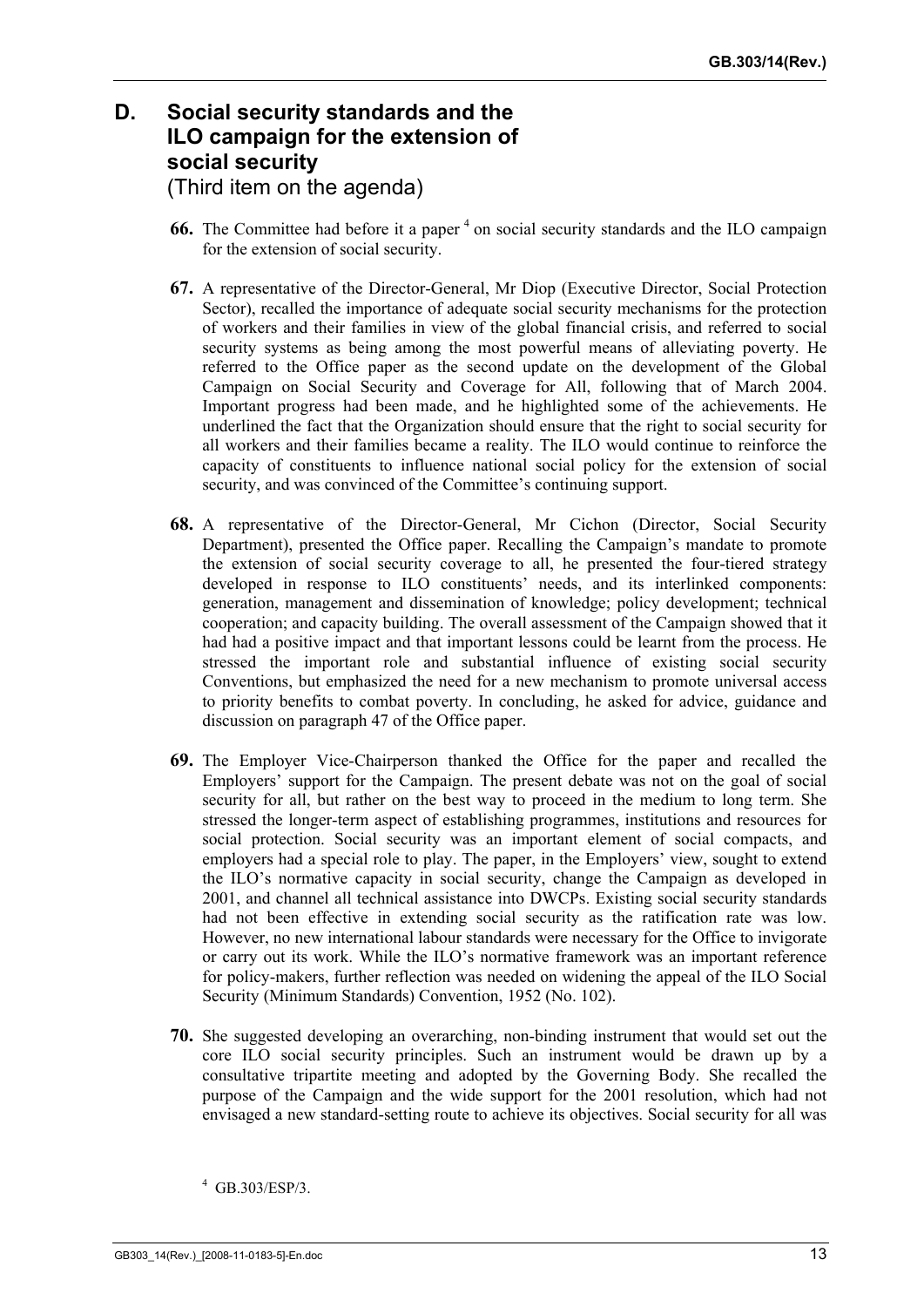still an aspiration to be realized, although some progress had been made. However, the Campaign had not been properly resourced and she suggested a bottom-up approach, focusing on practical interventions and partnerships to achieve its goals.

- **71.** It was recommended to the SILC Steering Committee that social security should be a priority area for review in 2011. A relaunch of the Global Campaign in 2009 was proposed, with a strong emphasis on national campaigns which would proceed through piloting the Campaign in five countries. Partnerships would have to be strengthened for its delivery and preliminary research could be conducted on social security issues in the pilot countries. Subsequently, policy lessons would be learnt for an extended roll-out of national campaigns. As a part of the guiding principles of the national campaigns, social security should be considered as a springboard back into employment and, given the economic climate, as a safety net. It should take account of economic reality and be aimed to help the most needy.
- **72.** Steps should be taken to establish a high-level advisory panel to oversee the Campaign and an international donor peer-review mechanism to measure the impact of social security interventions. There was a need for both a major international media campaign to raise awareness on the role of social protection and a strong link to the MDGs.
- **73.** Concerning the paper, she asked whether partnerships with other agencies were envisaged for data collection. She suggested peer review to examine the affordability of the basic package, and asked whether there had been an evaluation of the Global Social Trust (GST).
- **74.** Concerning paragraph 47, the Employers agreed to 47(a), (b) and (d). With regard to 47(c), they preferred a meeting of experts in 2009 to review the Campaign, discuss strategies to revitalize it, find ways to increase international collaboration, and to review best practices.
- **75.** The Worker Vice-Chairperson observed that there was renewed interest in the role of social security in development and in combating poverty, as well as in its function in complementing economic growth. The Workers welcomed the Office paper and noted that the Campaign was a key element of the Decent Work Agenda and that the extension of social security measures to provide a basic income to all in need was a core function of the ILO, confirmed in the 2008 Declaration on Social Justice for a Fair Globalization. There was a strong consensus within the ILO on the need to extend social security to all. Poverty alleviation required decent employment and universal social security. Social security was a human right and an investment in people but also an imperative of macroeconomic stability. At a time of financial crisis and global recession, it had an important role to play in providing income protection and stable pensions. He stressed the need for governments to strengthen social infrastructure and access to adequate health care, thereby contributing to job creation. He raised concerns about the financing of social security systems and the need to guarantee adequate returns, in particular for old-age pensions, in view of recent investment trends. He cited an OECD study that calculated a \$2 trillion loss in the value of pension fund assets in the United States. There was an urgent need to design safeguards that protected pensions against market risks, on which the ILO should provide policy advice. Extending basic social security coverage was even more important in view of the global crisis, and tax-funded large-scale transfer systems were needed to protect the poorest. The ILO had the mandate and expertise to help governments in designing social security packages which would reach out to the poor, and the Office should provide guiding instruments and advice. The full implementation of Convention No. 102 and of other social security standards remained a goal for all developing countries. Technical studies and assistance were needed on viable ways for countries to ratify the Convention. The development of a guiding mechanism and instrument setting out a basic package of benefits in line with the social assistance concept, clearly identified as a first step towards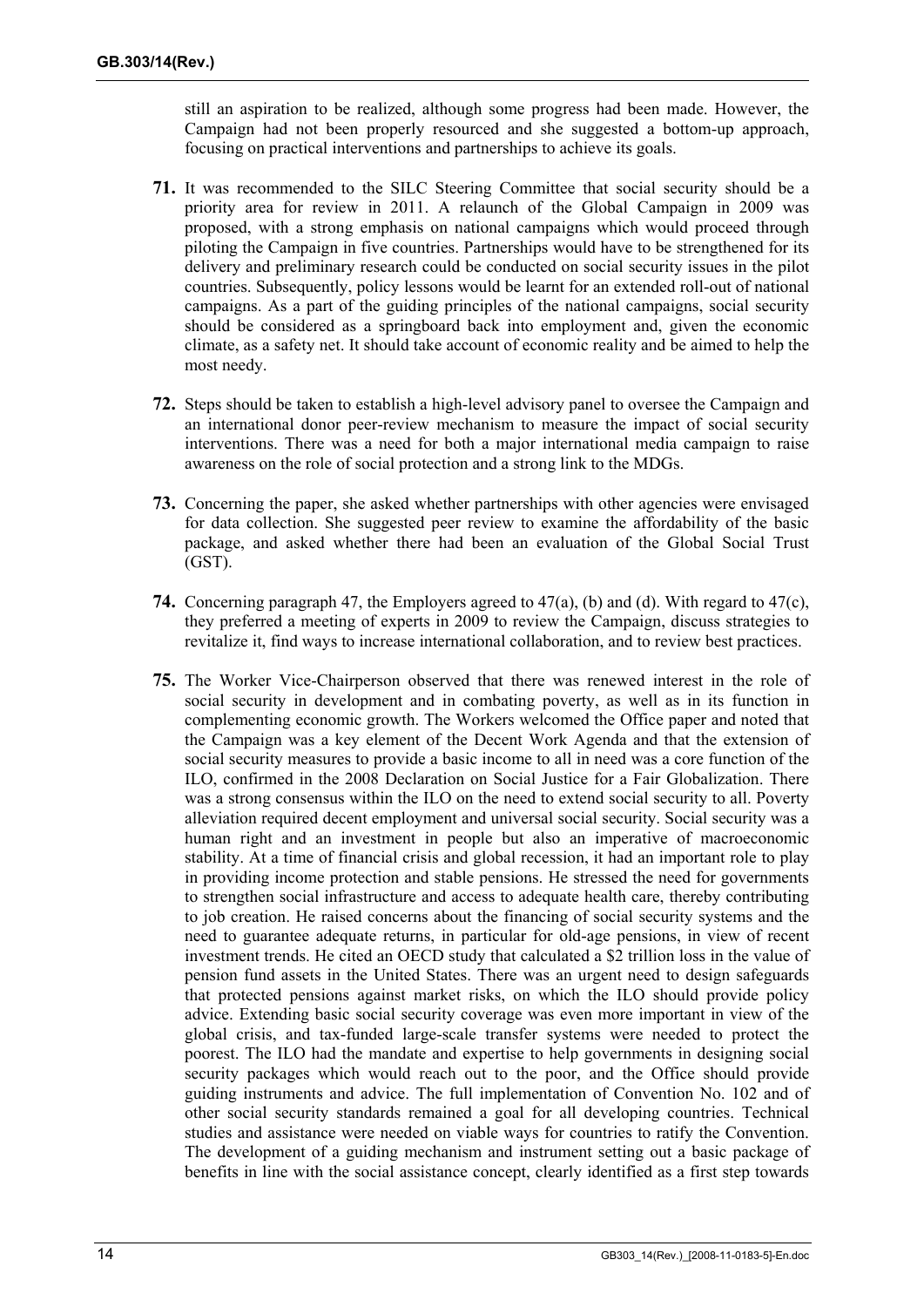the ratification of Convention No. 102, would be helpful. Guidance to constituents on how to achieve universal coverage was a matter of great urgency for workers and their families. In conclusion, he stressed the usefulness of a tripartite meeting, on the understanding that it would focus on the means to improve social security coverage and would not be a review of Convention No. 102 and of other up to date social security standards.

- **76.** The representative of the Government of France, speaking on behalf of the IMEC group, thanked the Office for the paper, which provided a clear picture of the actions and strategies adopted by the ILO to organize and promote the Campaign. He reiterated support for the Campaign, its promotion and the work of the ILO on social security, which was particularly important in view of the principles and priorities set out in the 2008 Declaration. As had been shown by the success of projects reported by the Office, future activities should stress the need to establish social security systems for all in line with national circumstances and needs. Improvement of the knowledge base on social security should be pursued through research. Ratification of the fundamental social security standards, or at least respect of Convention No. 102's basic principles, should be promoted and linked to technical assistance and information. The IMEC group welcomed the course of action proposed in the paper, in particular the proposal to improve the Campaign's visibility and to pursue tripartite consultations on ways of improving social security coverage in member States.
- **77.** The representative of the Government of Uruguay, speaking on behalf of the Latin American and Caribbean Group (GRULAC), thanked the Office for its paper. He emphasized that the Campaign had served as a catalyst for the work of the Office and the DWCPs. The aim of the proposed tripartite technical meeting would be to identify ways to promote social security, not to prejudge results. The meeting should concentrate on the following objectives: the exchange of information and experiences on social security; the exploration of ideas, proposals and themes which could serve as policy options for developing countries; and the exploration of how to improve a common floor for coverage based on existing ILO instruments. Possible themes included the financing and sustainability of social security systems; the informal economy and its formalization; the role of the ILO; and links with the MDGs. The GRULAC countries considered that Convention No. 102 contained universal social security principles which should be used as a basis for implementing mechanisms for the extension of social security. Furthermore, technical assistance should be provided regarding the ratification and implementation of the Convention. In conclusion, he proposed the amendment of paragraph 47(c) of the Office paper, replacing the phrase "and possible form of an additional mechanism to guide" with the word "strengthening".
- **78.** The representative of the Government of the United Republic of Tanzania, speaking on behalf of the Africa group, thanked the Office and recognized the commitment of the ILO and the obligation of each country to determine a national strategy for achieving social security for all. Countries needed to adopt employment policies, legislation and strategies aimed at adequately addressing social security. While noting that the Office paper referred to strategy and the work done, the difficulty lay in the implementation of policy frameworks. He requested the Office to share successful experiences from countries outside the Africa region. Funding and donor dependency posed a problem with regard to the sustainability of schemes. He called upon the Office to increase technical cooperation and enhance national capacities and requested it to continue its work on the extension of social security in the four areas set out in paragraph 47 of the Office paper.
- **79.** The representative of the Government of France, speaking on behalf of the EU countries, expressed concern at the lack of social protection worldwide, underlining the fact that universal access to health care and financing of sustainable systems were important elements of social protection and contributed to the achievement of the MDGs. The EU already supported the extension of social protection through joint initiatives, and invited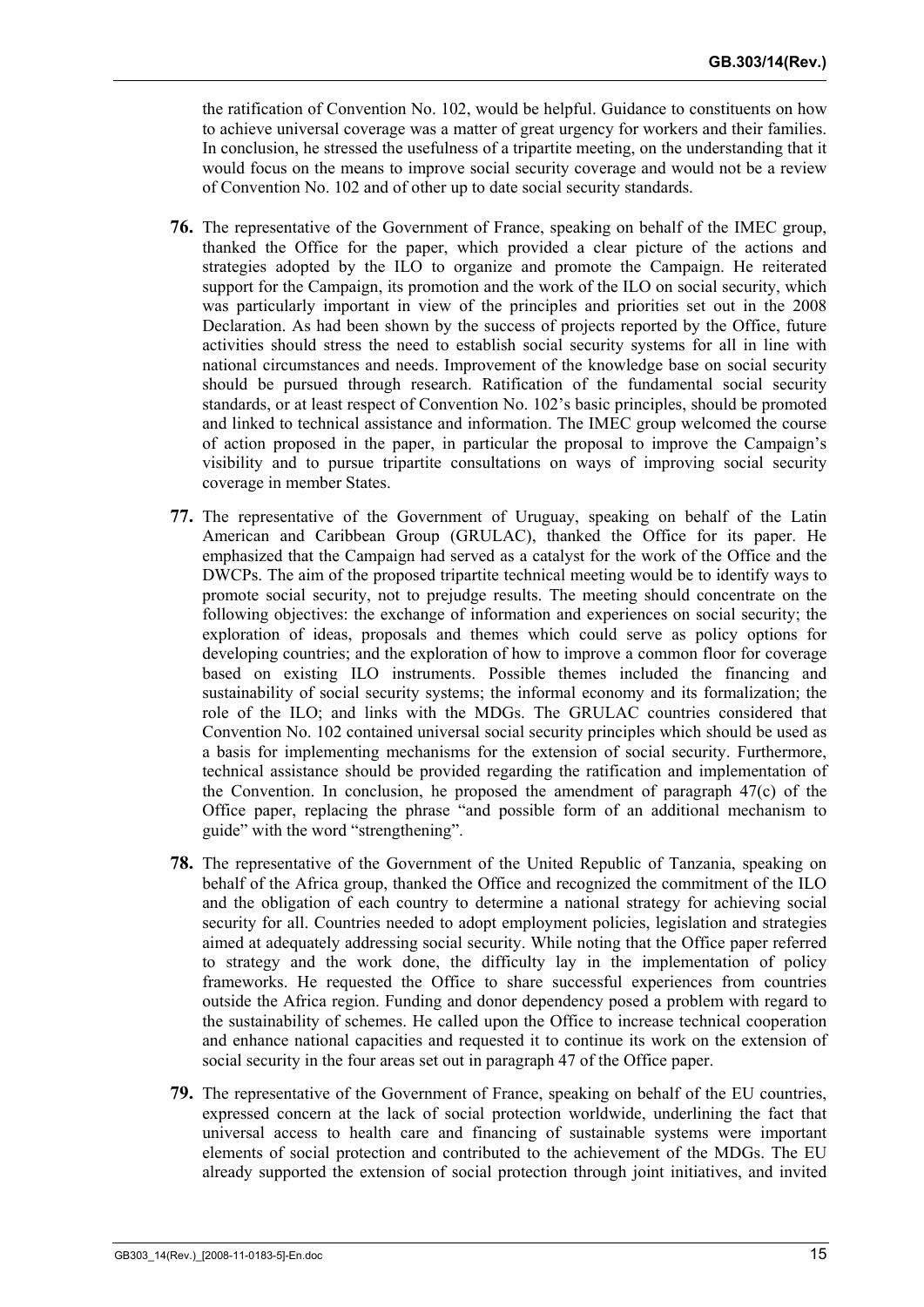the ILO to intensify its cooperation with the World Health Organization (WHO). It welcomed the confirmation of the extension of social security as one of the strategic objectives of the 2008 Declaration, and considered that support for the development of social protection systems, including health coverage, should be a priority on the international agenda. Referring to the findings of the Office publication *Setting social security standards in a global society*, the speaker said it was important to intensify the discussions within the ILO about the most appropriate strategies for achieving the extension of social security. The EU believed the standards of Convention No. 102 and other up to date social security Conventions should continue to serve as the leading standards. Furthermore, it requested a discussion on possible ways of helping countries to establish basic social protection guarantees and to move gradually towards higher levels of protection, depending on their level of economic and social development. The EU strongly supported the Office proposal to pursue tripartite consultations and suggested a tripartite technical meeting of social experts in early 2009. It strongly supported the idea that social security should be addressed at the ILC in 2011, especially given that the ILC had discussed labour protection in 2006 and social security had not been comprehensively addressed by the ILC since 2001. Moreover, a deadline of 2015 had been set for achieving the MDGs, for which social security was increasingly important.

- **80.** The representative of the Government of the United States endorsed the statement made by IMEC. She expressed concern regarding the definition of the "basic 'social security package'" referred to in paragraph 14 of the Office paper, while acknowledging the importance of the issues and the ILO's experience and expertise in making a valuable contribution in certain areas. National social security strategy should be "path dependent" or "dependent on past development and national values" (paragraph 16) and social protection policy was largely based on normative judgements about needs. The ILO should not be setting "one-size-fits-all" priority elements or benefits but should help constituents to achieve these once they had been determined nationally. More information was needed on the purpose and expected outputs of the proposed tripartite experts meeting. A review of the ILO's work on social security including resources utilized, results achieved and lessons learned was proposed.
- **81.** The representative of the Government of Japan thanked the Office for its paper providing the latest information on ILO activities regarding the extension of social security. Stressing the increasing importance of social security in the context of the global financial crisis, he believed that the ILO's strategy was enhancing social security systems worldwide. He welcomed the development of ILO activities under the Campaign.
- **82.** The representative of the Government of India commended the Office on the comprehensive and informative agenda item and the work done in the recent past. He acknowledged that emphasis should be placed on collecting information and measuring social security coverage. A basic social security package could be an effective starting point regarding the Campaign's objectives. The interim financial assistance provided to developing countries through the GST and technical cooperation projects undertaken by the Office could be useful in pilot testing specific sets of benefits. He stressed the need to focus on the informal sector. Knowledge-sharing and best practices could prove helpful in finding innovative ways to tackle poverty and employment and in framing suitable social security policies. While acknowledging the priority role of the State in the facilitation, promotion and extension of social security, he stressed the shared responsibility of social partners and employers in particular. He referred to the extension of health care to economically backward sections of society and social security benefits to workers in the unorganized sector in India. Welcoming the further tripartite consultations on the need for additional mechanisms proposed in paragraph  $47(c)$ , he concluded by encouraging the ILO in its efforts and called for continued support to make the Campaign a reality.
- **83.** The representative of the Government of the Bolivarian Republic of Venezuela welcomed the Office paper. The interactive strategies that had been adopted were important,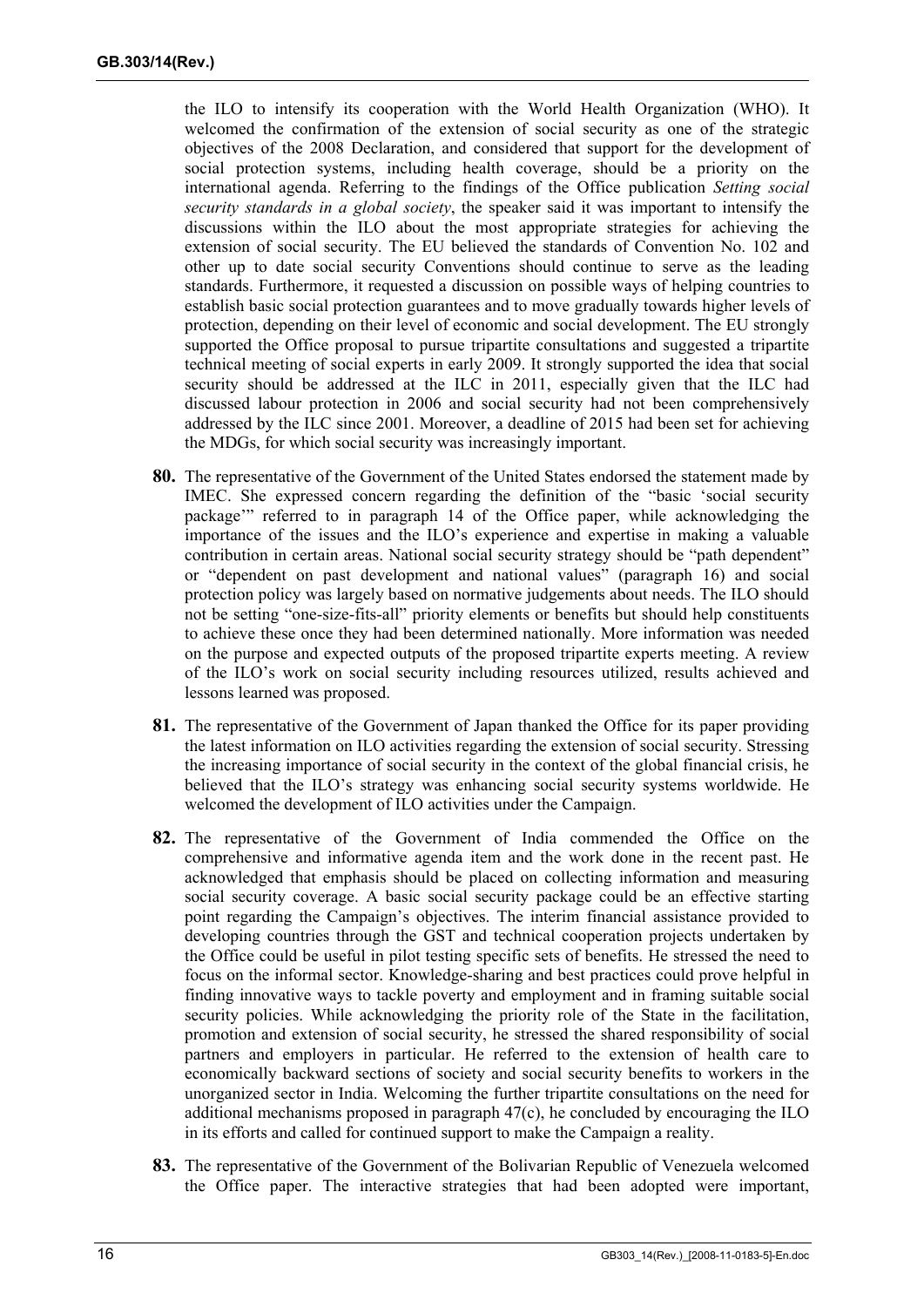including the implementation of the Internet-based knowledge management platform (paragraph 6). Countries which had not achieved universal coverage or extension could note the recommendations regarding the setting up of a basic benefit package. The Bolivarian Republic of Venezuela had adopted numerous social security programmes, which provided a variety of benefits to those most in need. He acknowledged that Convention No. 102 comprised fundamental principles vital to any system aimed at providing benefits to all, and it was therefore important to promote its implementation.

- **84.** The representative of the Government of Mozambique noted that the extension of social security to the most excluded, such as workers in the informal economy and seasonal workers, was a big challenge for her Government. She recognized that the promotion of social assistance and small informal schemes was the best means of providing social security and requested the Office to assist poor countries in that area.
- **85.** The representative of the Government of Nigeria endorsed the statement of the Africa group. He thanked the Office for its comprehensive paper and said that the Campaign represented a recognition of the fact that social security coverage was inadequate in most ILO member States, especially in developing countries. He believed that each country should determine its national strategy for working towards social security for all. The development of an Internet-based knowledge management platform was laudable. The promotion of further ratifications of Convention No. 102 could be a way of bringing social security issues to the attention of the greater community of States. He welcomed further Campaign initiatives within the DWCP context and joined with the Employers and Workers in urging a more useful deployment of ILO resources in promoting the Campaign. He expressed support for discussion on social security to be submitted for cyclical review in 2011, and for all proposals laid down in the Office paper, in particular the tripartite technical meeting on social security.
- **86.** The representative of the Government of Cuba endorsed the statement from GRULAC and welcomed the activities of the Office regarding the Campaign. The four-tiered strategy provided important steps in the extension of social security. She noted the emphasis placed on the formulation of national policies taking into account basic social security guarantees, which she considered to be a responsibility of the State, and indicated that, while research and capacity building were important, efforts should not be duplicated. She referred to the Cuban social security system, which provided universal health care and social assistance. Changes in the Cuban economy and ageing of population resulting from good health levels achieved, had led to the refinement of the current system. Increases in social benefits had been made and new approaches to social work had been applied. She referred to a new bill on social security that had been discussed at workers' assemblies in all workplaces, and would introduce significant improvements in the current social security system. Noting that Convention No. 102 contained universal principles and elements for the extension of basic social security to all, she pointed out that mechanisms needed to be implemented for the extension of coverage in practice and for the provision of the necessary assistance to governments. Given the importance of the subject, she proposed that the Office continue consultations with ILO constituents.
- **87.** Mr Arthur Errázuriz (Employer member) referred, within the framework of the Campaign, to the reform of pensions in Chile, where the Office, in dialogue with the Government and social partners, had succeeded in establishing a pension scheme which had contributed to economic development. He shared the Workers' concerns regarding the impact of the financial crisis on pensions and stressed the need to ensure the sustainability of pension funds in the long term and to lay down principles for the administration of pension funds within a regulatory framework.
- **88.** The Chairperson noted that the discussions had been most useful and pointed out the risks of misrepresentation of opinions.